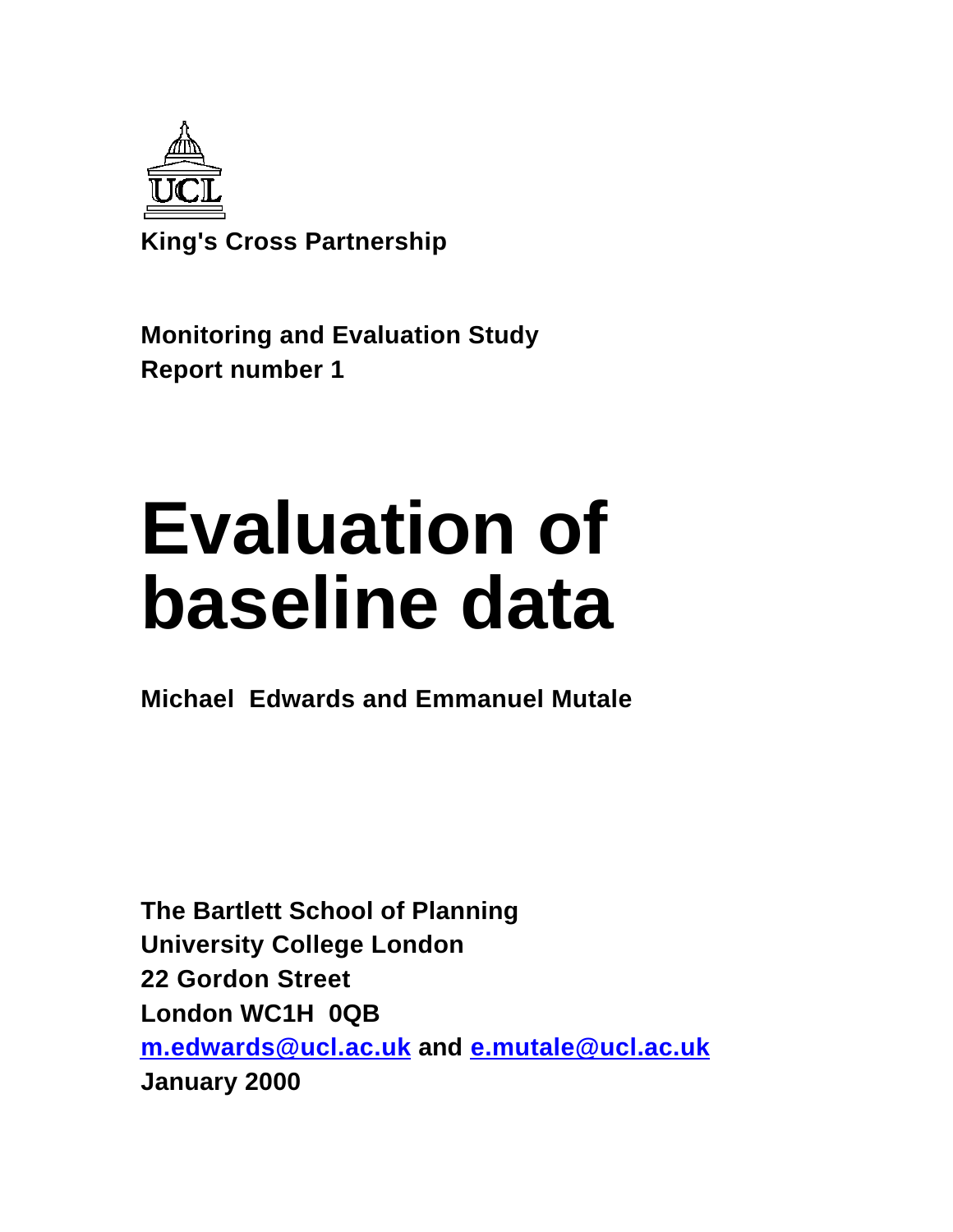# **CONTENTS**

| List of figures and tables                         |                |
|----------------------------------------------------|----------------|
| Acknowledgements                                   | ii.            |
| <b>Executive Summary</b>                           | 1              |
| 1 Scope and Organisation of the report             | $\overline{2}$ |
| 2 Introduction                                     | 5              |
| 3 Baseline study of key indicators at King's Cross | 6              |
| 4 Policy Mapping                                   | 20             |
| 5 Findings, Proposals, and priorities for action   | 23             |
| References                                         | 26             |

## **LIST OF FIGURES**

# **LIST OF TABLES**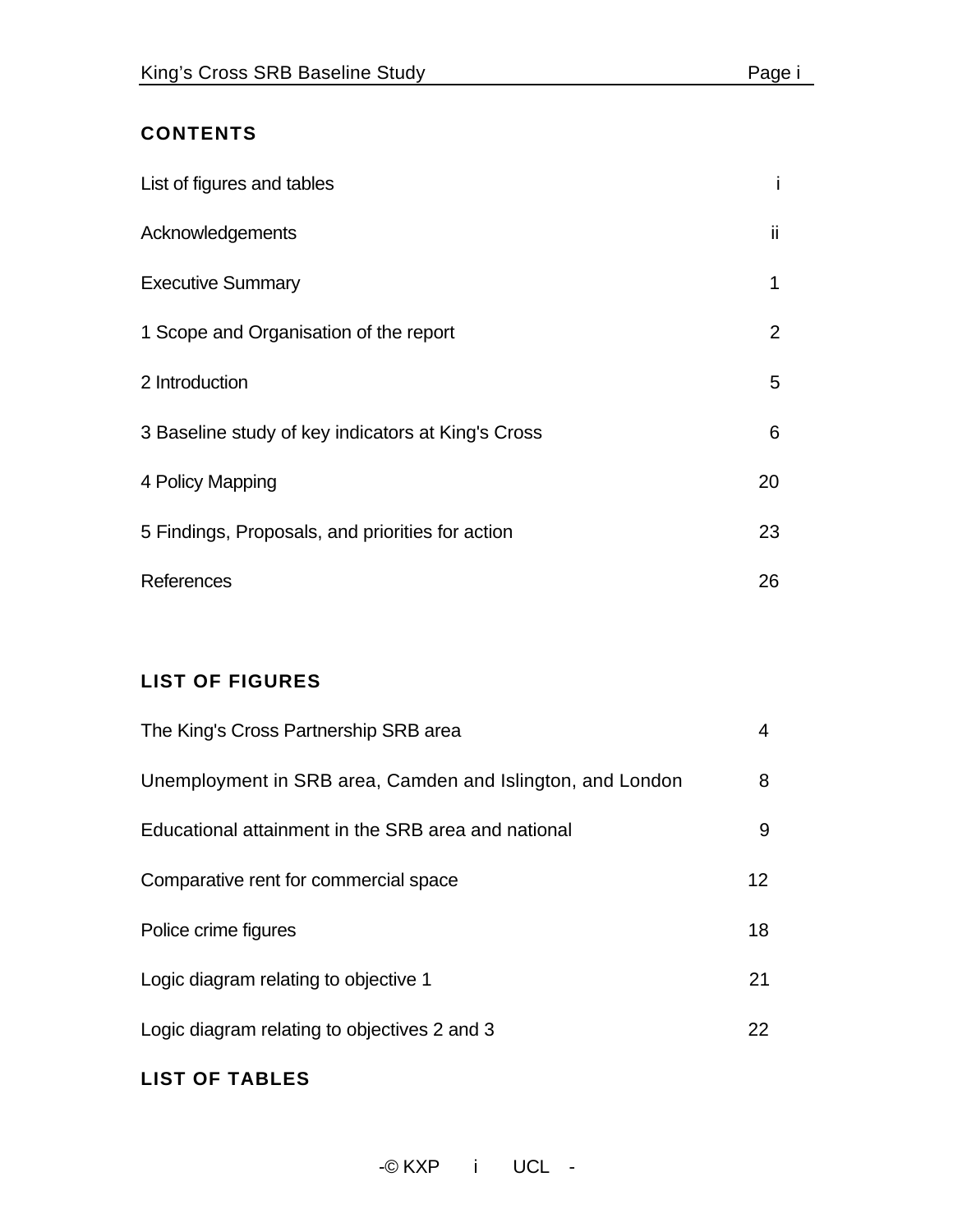## **The Bartlett School of planning**

The Bartlett School of Planning is part of UCL's multi-disciplinary Faculty of the Built Environment. The School maintains a position as one of the premier planning schools in the UK and Europe. In the most recent Higher Education Funding Council for England teaching quality assessment exercise the Bartlett was awarded 'Excellent' and in the 1996 Research Assessment Exercise attained an international excellent rating of '5'.

The School of Planning offers both undergraduate and graduate programmes in planning, including the Royal Town Planning Institute (RTPI) accredited Mphil in Town Planning and RTPI accredited PhD in Planning.

## **Acknowledgements**

This report has been written principally by Michael Edwards and Emmanuel Mutale. The authors would like to thank the contribution of: Pam Sammons and Karen Elliot of the University of London Institute of Education, Stephen Jordan of London and Continental Railways, John Monks and Peter Fiddeman of the Government Office for London, David Walker of London Borough of Camden, Staff of the King's Cross Partnership and the King's Cross Railway Lands Group.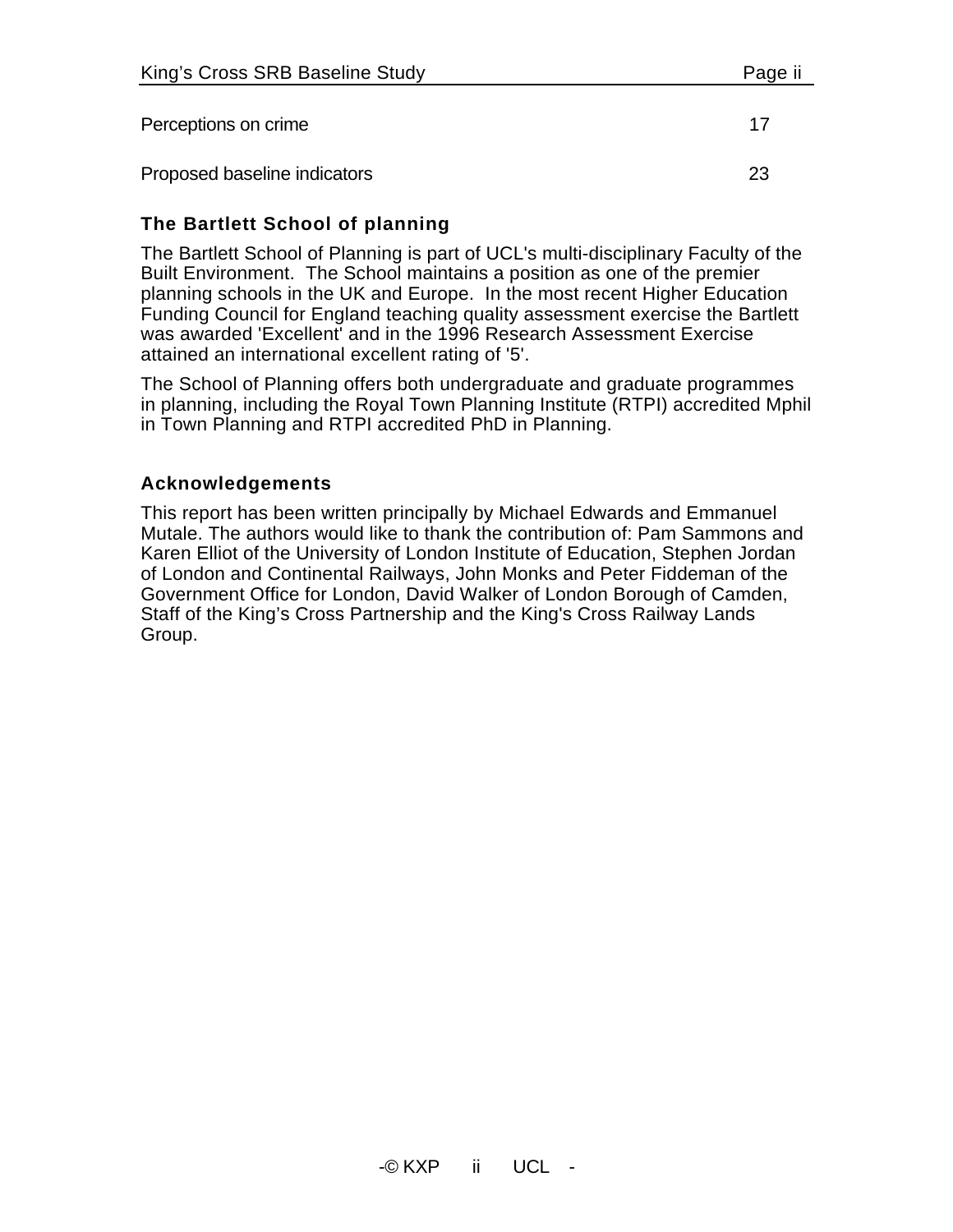# **King's Cross Partnership monitoring and evaluation study: Report number 1**

# **Executive Summary**

The King's Cross Partnership **(KXP)** was established in 1995 with a grant from the Single Regeneration Budget **(SRB)** administered by **the Government Office for London (GOL).** Its purpose is to regenerate the King's Cross area by initiating activities aimed at tackling a range of economic, social and environmental problems in the area.

As a result of competitive bidding, the Bartlett School of Planning at University College London was awarded the contract to carry out, as is expected by the government, an independent impact **evaluation** and **monitoring** study of the scheme. The monitoring and evaluation study aims to:

- provide assessments of the impact of the scheme through quantitative and qualitative information;
- attempt to identify whether changes in the SRB area can be wholly, partly or not at all attributed to **regeneration** activities; and
- present evidence on the extent to which **Partnership** projects have produced the desired outcomes, and thus assist the Partnership in setting future priorities.

This report, the first in a series, presents a critical evaluation of the **baseline data** upon which the SRB bid was made in 1995 and against which changes that are planned to be delivered by the scheme will be measured or indicated.

The opening section gives a brief introduction of the KXP, lists the main aims of this report and outlines the structure of this report. The second section provides the historical context of King's Cross and a broad but brief overview of the difficult challenge of securing regeneration benefits for everyone. Section three is a critical discussion of the validity and adequacy of baseline data used in the 1995 bid application relative to the scheme's 7 **strategic objectives** with suggestions for additional baseline indicators. Section four is an attempt to break down, map and analyse the possible linkages between strategic objectives, KXP activities and possible **outcomes**. As well as stating the main finding and priorities for action, a comprehensive set of indicator measures and possible sources of information are given section 5.

The main finding is that the baseline data are patchy leading to the conclusion that the SRB bid was not based on any systematic analysis or account of the characteristics, dynamics, the potential and the needs of the area in the mid-1990s. There is not much scope now for collecting data for 1995/96 to reconstruct the missing data from the original baseline. But because of the need to establish a link between the scheme today and at inception, it is proposed to write a short report based on desk research of the social, business and environmental conditions in the area in the early 90s. Otherwise we intend to carry through our original plans of meeting key people between December

 $-C$  KXP  $1$  UCI -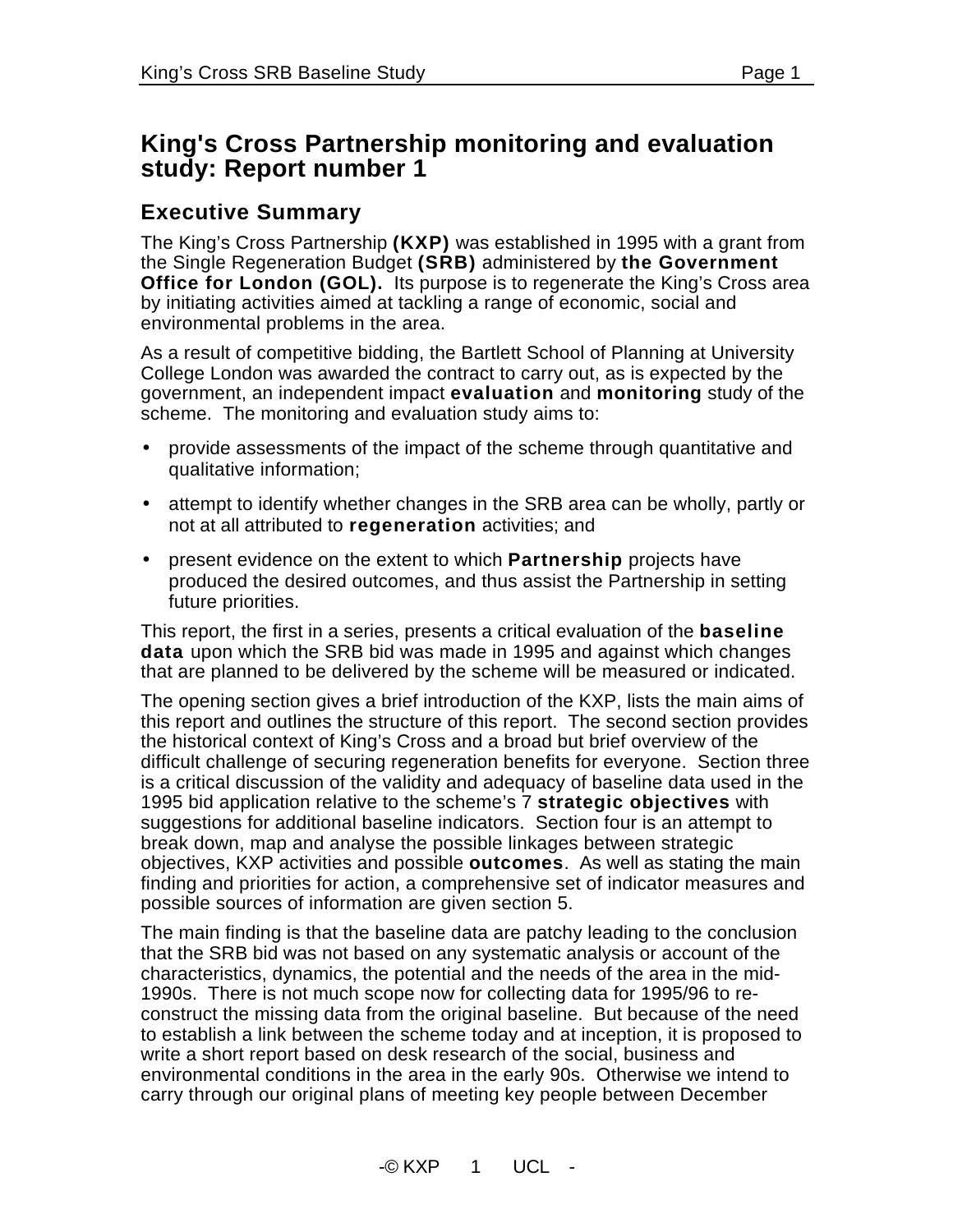1999-March 2000 and field surveys of households and firms planned for Spring and Summer 2000 to build a comprehensive baseline for 1999/2000.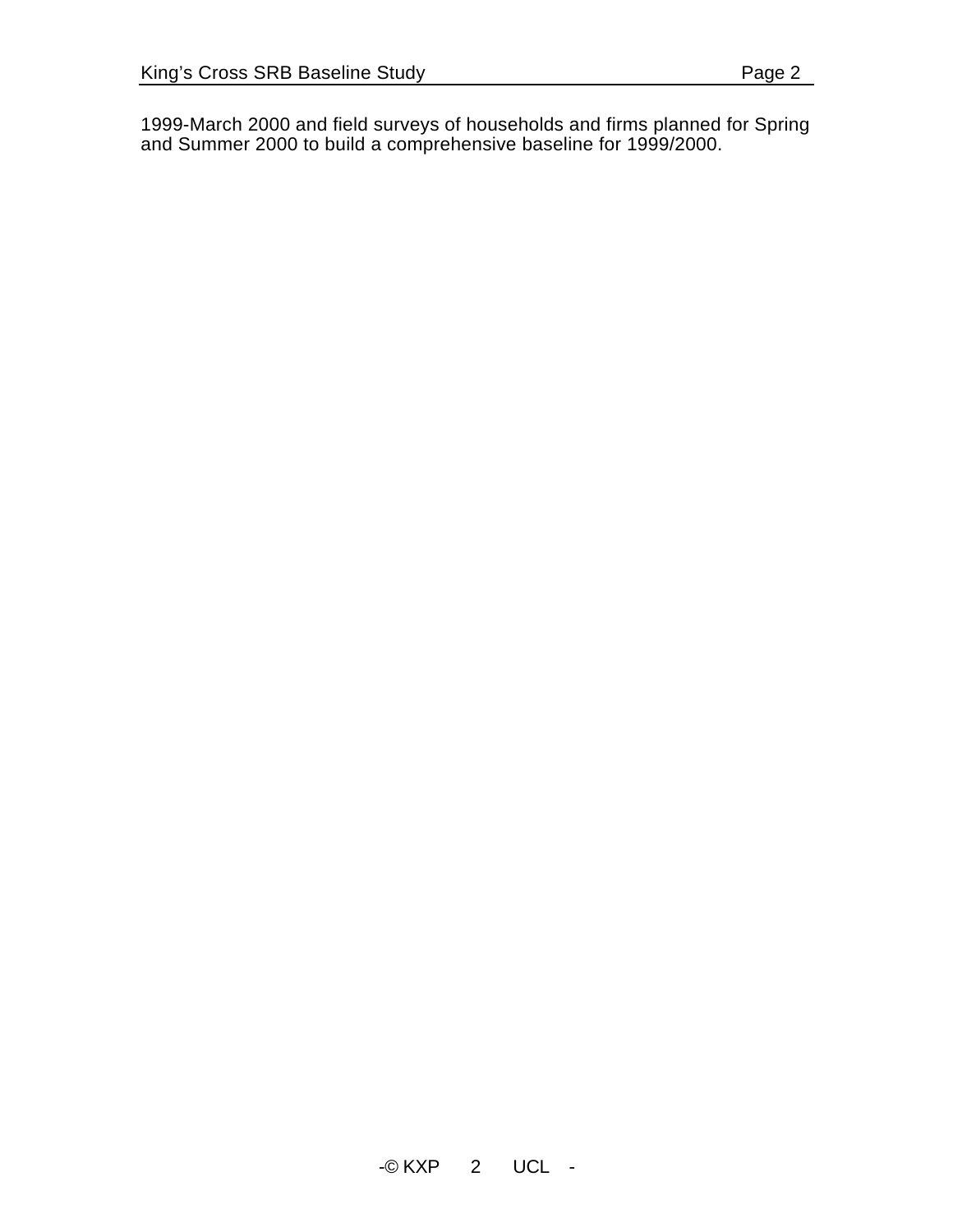### **1. Scope and organisation of the report**

The King's Cross Partnership is a cooperation set up by public, private and voluntary sector 'partners' to undertake and coordinate urban regeneration activities in the King's Cross area of London (Figure 1). The founding partners were the London Boroughs of Camden and Islington, the two railway companies Railtrack and London and Continental Railways (LCR), the community and other public sector. The partners came together to bid for funds from the government's Single Regeneration Budget and were successful in their bid on the second attempt, receiving funding of £37.5m for a 7-year programme of work to start in April 1996.

The systematic establishment of a baseline picture of conditions in the area, and the establishment of a system of independent monitoring, were envisaged from the outset. Some initial work was done by the staff of the local authorities and by staff of the Partnership in assembling a statistical portrait of the locality in its context but rather little has been done in subsequent years and only in 1999 did the Partnership invite tenders for a programme of independent monitoring and evaluation.

A team at UCL was, as a result, contracted to undertake the study of which this report is the first product.

The aim of this report is to present a critical evaluation of the baseline data against which the Partnership and those to whom it reports evaluate what has changed and what has been achieved.

The report aims to generate informed discussion and then decisions on a number of key issues:

- What has the Partnership been trying to achieve? In other words what are the desired outcomes from its work?
- Has it been taking actions which could be expected to lead to these desired outcomes? In other words is it producing the most appropriate **outputs**?
- To what extent can success or failure in achieving these outcomes be assessed by comparing the situation at the outset (the baseline) with the situation later?
- With this aim in mind, does the Partnership have the most appropriate (or at least an adequate) set of data about the baseline situation? Are any key data missing or likely to be seriously inaccurate or are there measures which would be better indicators of what it is desired to measure?

This report has been circulated in draft to the staff and Board of KXP and GOL. This circulation has generated very few comments. These comments have been reflected in the present version which thus constitutes an agreed plan of work. Wider consultations and further evidence may, however, suggest revisions in future.

It is envisaged that the baseline data might need to be modified in some or all of the following ways: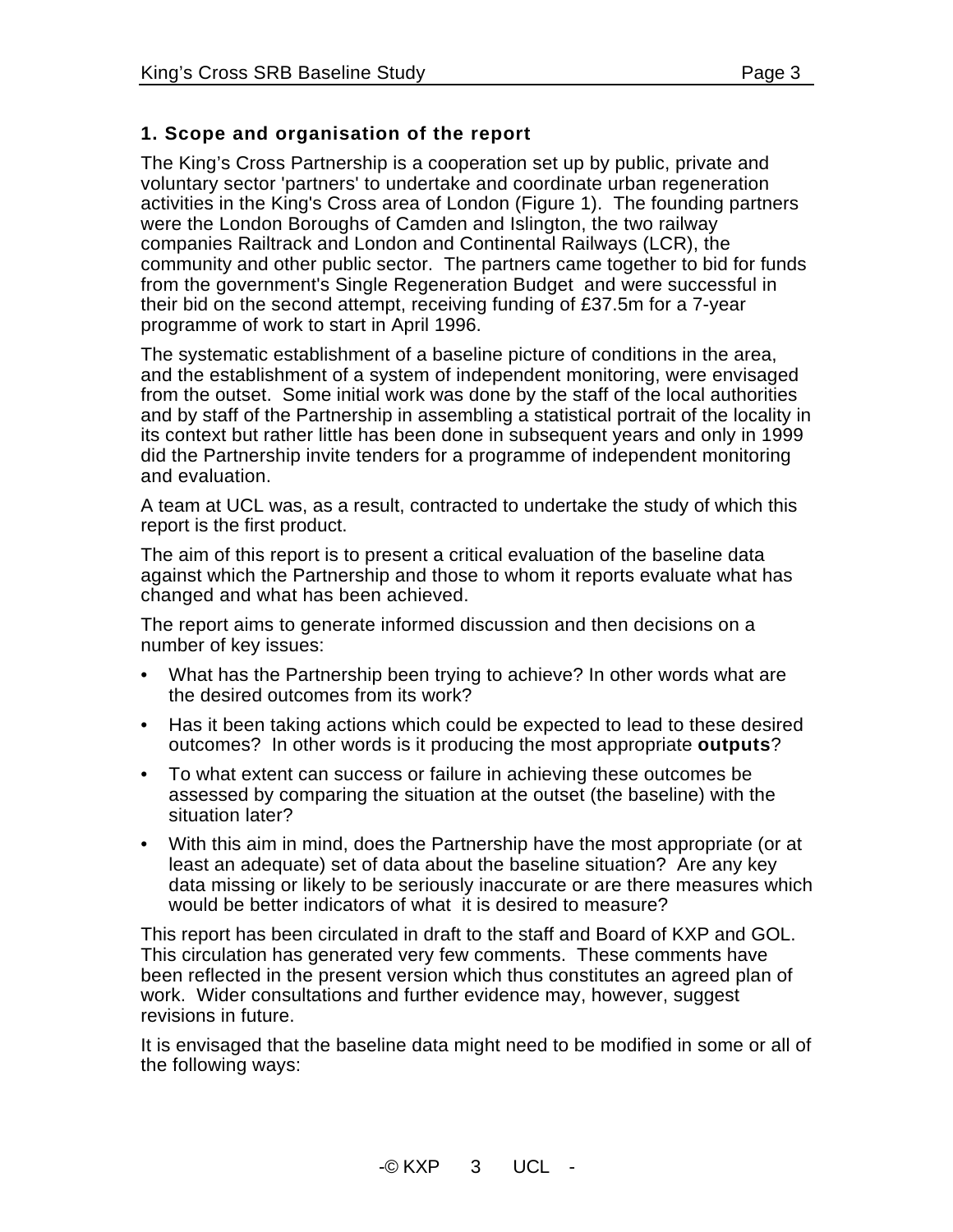(i) through the collation of data which is available retrospectively for 1996 (or some other date in the early-to-mid 90s) but which has not yet been used;

(ii) through the collation of data for the present period from organisations which hold it, where retrospective coverage is not possible;

(iii) through direct survey during 2000 as part of the UCL research programme or by other organisations.

The structure of this report is as follows:

**2. Introduction: challenges, opportunities and conflicts.** A discussion of the locality and of the SRB scheme in context, outlining some of the key issues.

**3. Baseline study of key indicators at King's Cross -** offers an overview of the validity of objective-indicator relationship, identifies indicator gaps and offers suggestions on filling these gaps.

**4. Policy mapping (Logic diagrams) -** analysis of cause and effect in regeneration.

**5 Findings, proposals, and priorities for action**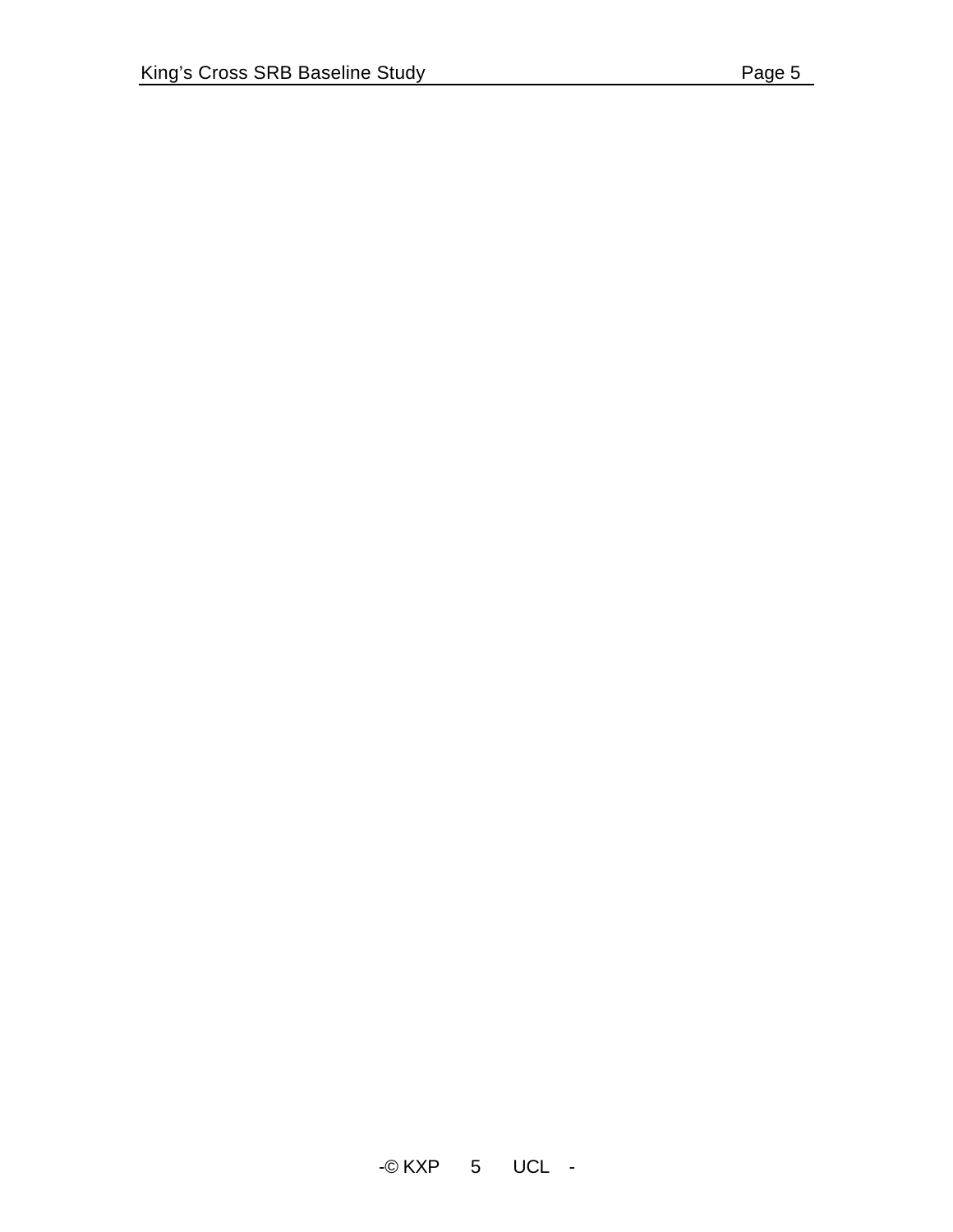# **King's Cross – Challenges, Opportunity and Conflict**

King's Cross poses a very special challenge. Its character is essentially the result of massive investment and innovation in the nineteenth century followed by equally heavy disinvestment and blight in the twentieth century.

Prolonged blight has stemmed from the failure of railway investment for much of this century, the switch of freight away from city railheads and chronic indecision about the area by public authorities for the last half century. This blight has discouraged construction investment (except for massive social house building between the wars and since the 50s) and discouraged building maintenance making the area one of the more decrepit in England.

The King's Cross area thus became distinctive for its sustained low property values, vacant spaces and run-down character. Strong local communities developed alongside a very distinctive set of enterprises - small and medium units in charitable, non-profit, campaigning and social fields, business enterprises servicing central London culture and catering, cement batching, waste processing and so on.

While other run-down areas of London - Covent Garden, Clerkenwell, Bankside, Docklands - turned around, attracted investment and 'regenerated' during the 70s, 80s and 90s, King's Cross tended to remain relatively unaffected. The area and its people bore the costs of disrepair and decay but also got benefits in being sheltered from some of the displacement and 'gentrification' pressures which mounted elsewhere from the 70s through the 90s. The local situation was badly affected by the disinvestment in the council housing stock through most of the post-war period.

The area thus attracts both odium and affection - odium from large investors, those who seek modernisation, commercial expansion and so on; affection from those who benefit from its cheap space, its strong communities, its historic building assemblages, vibrant sub-cultures, cultural resources, cheap bars and restaurants.

The prospect of an end to uncertainty about the railway infrastructure, of being again the high point of the UK railway network and an even stronger primary node in the structure of Central London is therefore a much bigger transformation than would be the case elsewhere: the transformation would be from very low to very high on the scale of commercial value. The area is thus one with strong latent conflicts of interest as it begins a transition to a new expected status.

The creation of the King's Cross Partnership, and its statements of aims, represent a strong commitment to the management of this transition in such a way as to gain benefits for all concerned - to secure and improve the position of vulnerable residents alongside new ones, to foster the growth of existing businesses alongside the attraction of new entrants - on the basis of a creative search for common interests. In European language it is a search for growth without social exclusion. This is a pioneering initiative on the European stage and King's Cross is indeed already well-known as a model.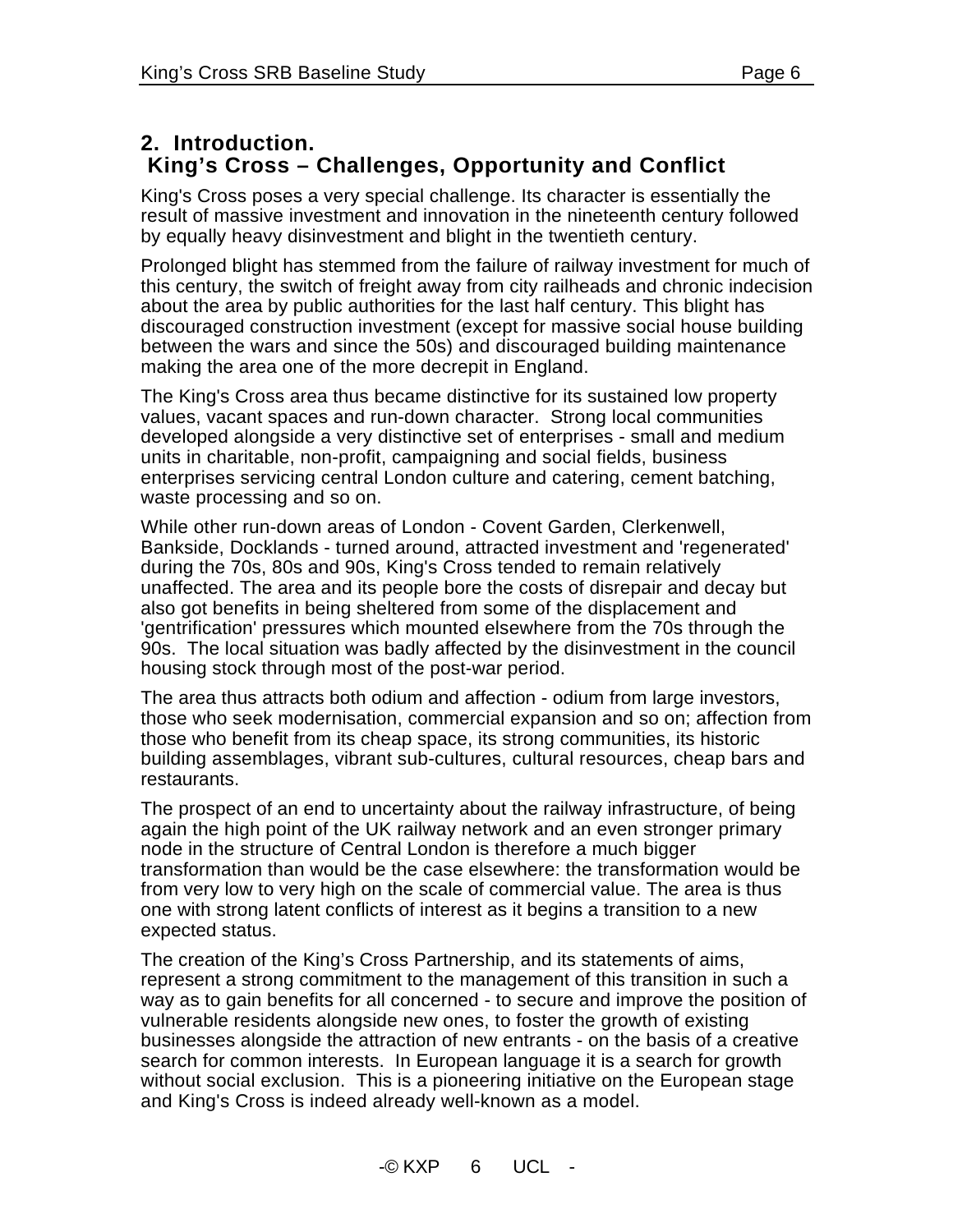The monitoring of the work of the Partnership is thus of double importance - for internal and for external consumption and debate. Internally the Partnership, the partners and the government need continually to evaluate the effectiveness of what is being done. Externally the Partnership needs to be able to give an account of itself in a national and international context as a pioneer in urban management.

# **3 Baseline Study of key indicators at King's Cross**

In establishing a baseline, a number of appropriate quantitative and qualitative measures are selected to define the benchmark position at or just prior to the scheme being initiated forming the basis for future updates. At selected milestone dates, the baseline position is updated and the updated situation assessed relative to target outputs. One main aim of this comparison is to assess whether measured outputs from regeneration activities (e.g. training weeks delivered, business start-ups supported) have in fact led to the desired outcomes (e.g. higher levels of employment or more business activity).

Output measures as a tool for evaluation are inadequate by themselves in that they often do not say whether regeneration activities contribute to the attainment of strategic objectives, expected and desired ends. Outcome or impact measures on the other hand seek to establish the extent to which strategic objectives are being achieved. For example, an output measure stating the number of street lights installed says nothing about the level of (or indeed a community's anxiety about) crime.

The process of validating baseline data involves judgements (often with a necessarily subjective element) informed by expert opinion of the indicators used in establishing the baseline, or empirical evidence showing that indicators used measure what is intended (Streiner and Norman 1989). In summary, both output and outcome (impact) measures should be:

- scientifically sound and technically robust,
- easily understood,
- sensitive to change,
- measurable and
- capable of easy update.

The extent to which each of the measures satisfies these criteria differs from one measure to another. This study adopts, where relevant, all those measures proposed by the Department of the Environment (DETR 1998a) but also draws in additional relevant measures.

A discussion of key baseline indicators at the end of 1995 (immediately before the launch of the scheme in April 1996) provides a context of the conditions in the SRB area valuable in understanding not only the dimensions of regeneration challenges but also the opportunities and resources available to resolve those challenges. The discussion is organised under seven subsections corresponding to the seven strategic objectives. This section offers an initial analysis of the validity of objective-indicator relationship, identifies indicator gaps and offers some suggestions on filling these gaps.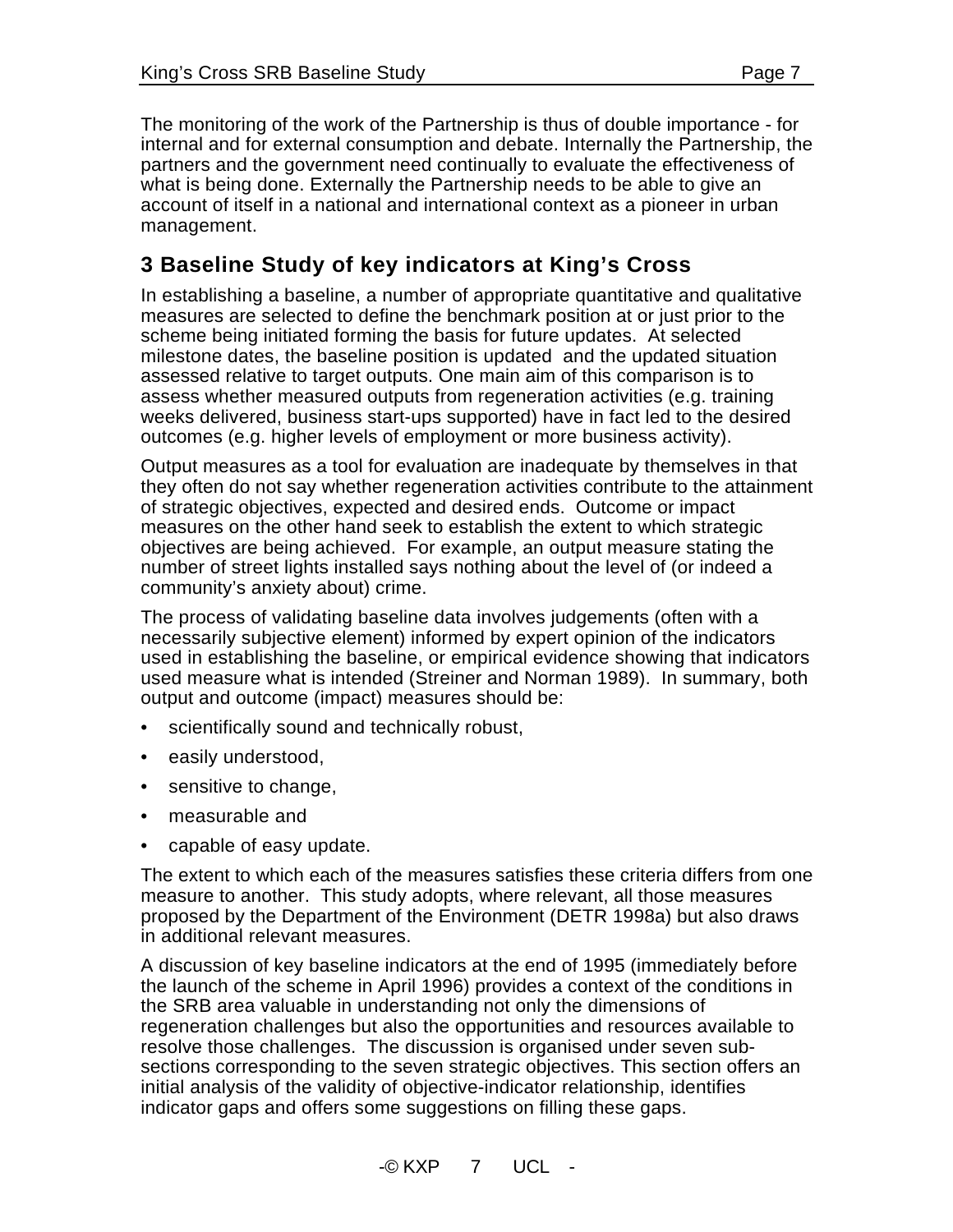#### **3.1 Enhance the employment prospects, education and skills of local people, particularly the young and those at a disadvantage, and promote equality of opportunity**

The link between poverty and unemployment is well established with the result that unemployment measures have been one key indicator in regeneration programmes whose central aim is to tackle problems associated with poverty and deprivation (Pacione 1990). It should be noted, however, that poverty can also arise among:

- the economically inactive (especially those over retirement age or who are unable to seek work through disability or ill health)
- those in work who either cannot work enough hours to earn a living or suffer low pay.

It is especially important in London to note that a relatively high income is required to support an average standard of living because of the relatively high prices of housing, transport and some services. This is a problem affecting all households. Baseline data on unemployment is thus only one part of the data which would be needed to indicate the extent of poverty.

According to the King's Cross Challenge Fund Bid presented in 1995, unemployment among residents in the SRB area was estimated at 23% against an average of 15% across the two boroughs of Camden and Islington, and 11% across Greater London. Disaggregated according to age, youth unemployment was 33% as compared to joint borough average of 17%. As a proportion of the entire workforce in the area, 29% of ethnic minority residents were unemployed compared to a joint borough average of 21% (King's Cross Challenge Fund Bid 1995).

A number of factors may contribute to high levels of unemployment:

(a) demand deficiency - where there simply is not enough demand for labour to employ everyone, especially in a recession;

(b) friction in the labour market - where a lot of people are changing jobs with gaps between working periods;

(c) structural problems - where parts of the economy are shrinking as others expand. This is a major contributor to Inner London unemployment. Many of the sectors which used to employ King's Cross people have declined, especially manufacturing and distribution industry jobs and have been replaced with office-type employment. The pivotal role King's Cross played as a distribution centre for fish, coal and other bulky commodities has declined for decades (Thorne 1997). Jobs in mail and newspaper transport have largely gone from the locality too. Camden lost 40% of its manufacturing employment over 1981- 87 and 200,000 square metres of industrial floor space between 1971-86 (Parkes 1990 : p28). Manual jobs, both skilled and unskilled, have declined not just here but throughout London in recent decades so the experience of King's Cross has been widely shared.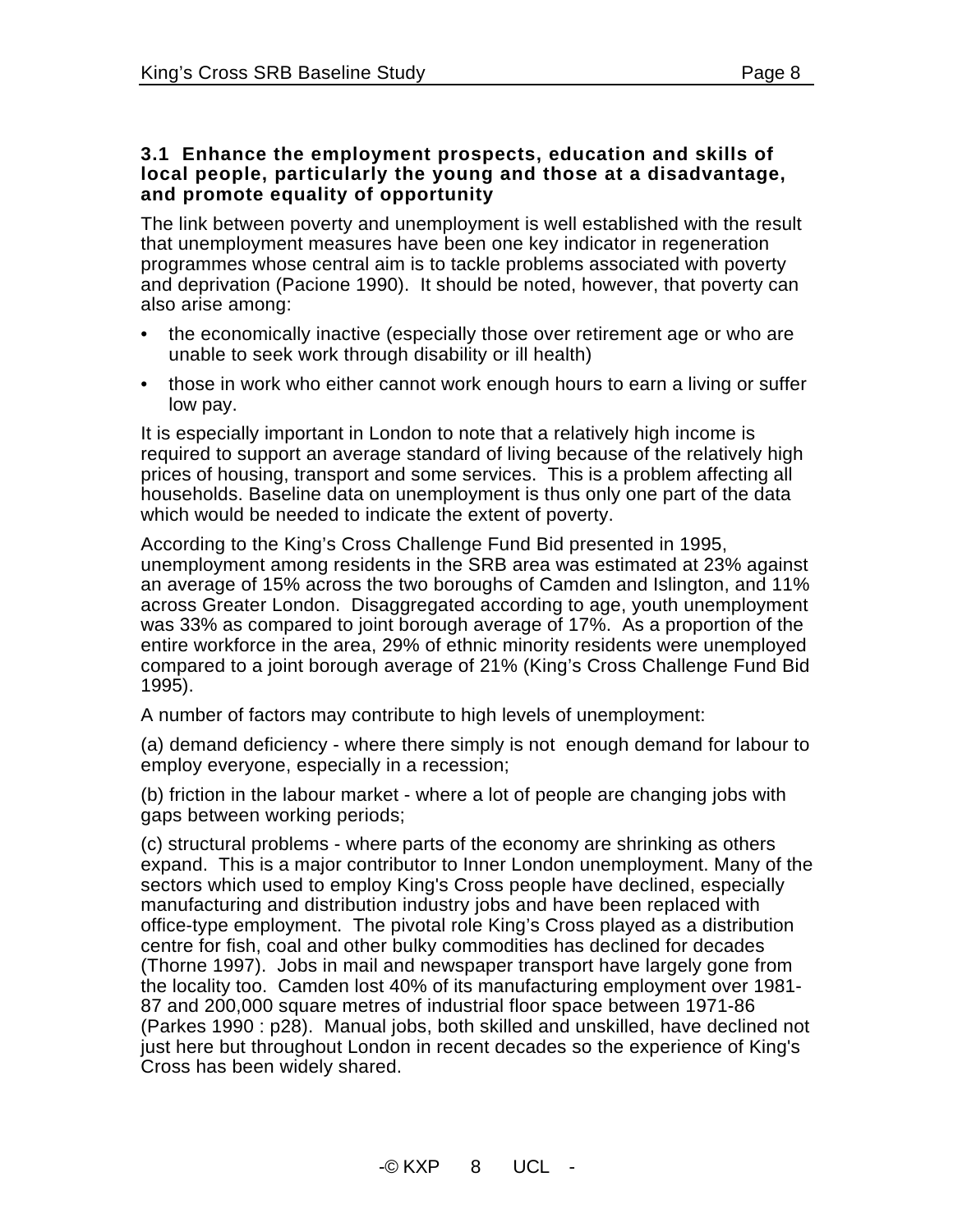Set against these declines has been the rapid growth of service sector jobs, led by public services in the 1970s and private services in the 80s and 90s. The service economy of London, including central London, has expanded greatly with jobs across a wide spectrum from those demanding advanced degrees, through retail and transport work to low-skill manual work in hotels, cleaning and security. If the presence of jobs were enough, all King's Cross residents could be employed. Possible reasons for unemployment in these circumstances could include:

- 1. caring responsibilities which prevent employment
- 2. complete disability or sickness
- 3. other reasons for not seeking work
- seeking work but unable to compete successfully...
	- 4. because of lack of skills sought by employers
	- 5. wage expectations which the market does not match (which can be reinforced by a 'benefit trap' in some cases)
	- 6. language problems
	- 7. discrimination by employers.

The baseline data so far available gives no clues as to the relative contribution of these factors to the high unemployment in the SRB area. Most of the policy initiatives pursued so far appear to have been aimed at perceived skill deficits (4) language problems (6) and to some extent child care needs (1). Action has also been targeted to a substantial extent at schools and young people rather than at older workers.

The high representation of people with health problems in the 1991 census, suggests that this may account for some of the low levels of employment (affecting people or their carers). Figure 6 later in the report elaborates on this. Due to changes in recording practice and computational procedures, care should be taken when making historical comparisons of unemployment levels.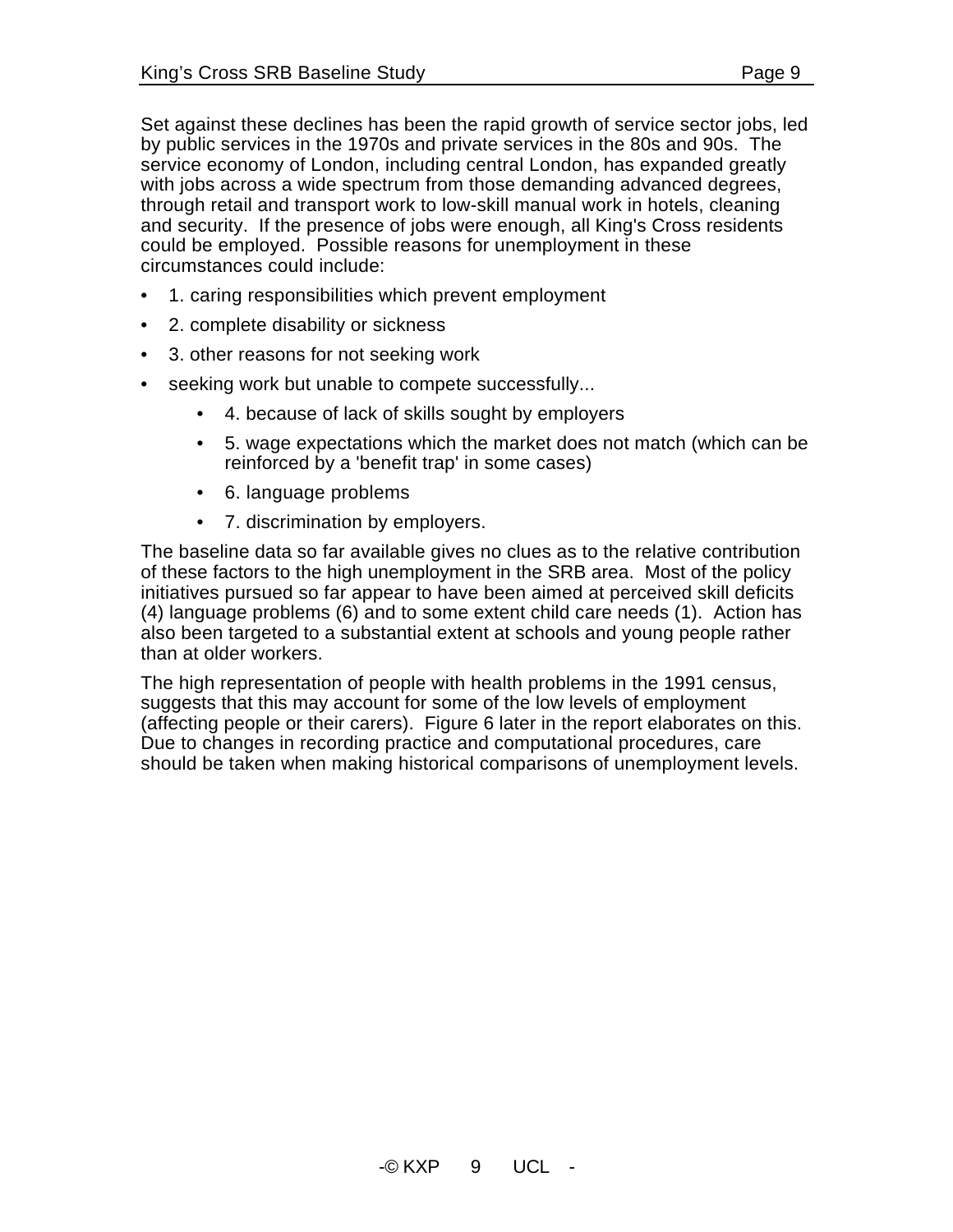



Source : King's Cross Challenge Fund Bid 1995

The 1995 baseline data show that 22% of the pupils in the SRB area schools attained 5 or more GCSE passes at grade C or above compared to a national average of 43%. This poor educational performance has a bearing on their employment prospects. Unless underlying causes for under-achievement are tackled, the Partnership's resources might be wasted. This is in part a field for education experts. But it is also important that student views are sought on how they rate the relevance of the school curricula to their future careers. Student perceptions about the importance of education in the labour market are also likely to be formed on the basis of their parents' employment status. A well educated, trained or skilled but unemployed parent is unlikely to persuade their child/dependent about the importance of good education, training or skills as necessary requirements for employment.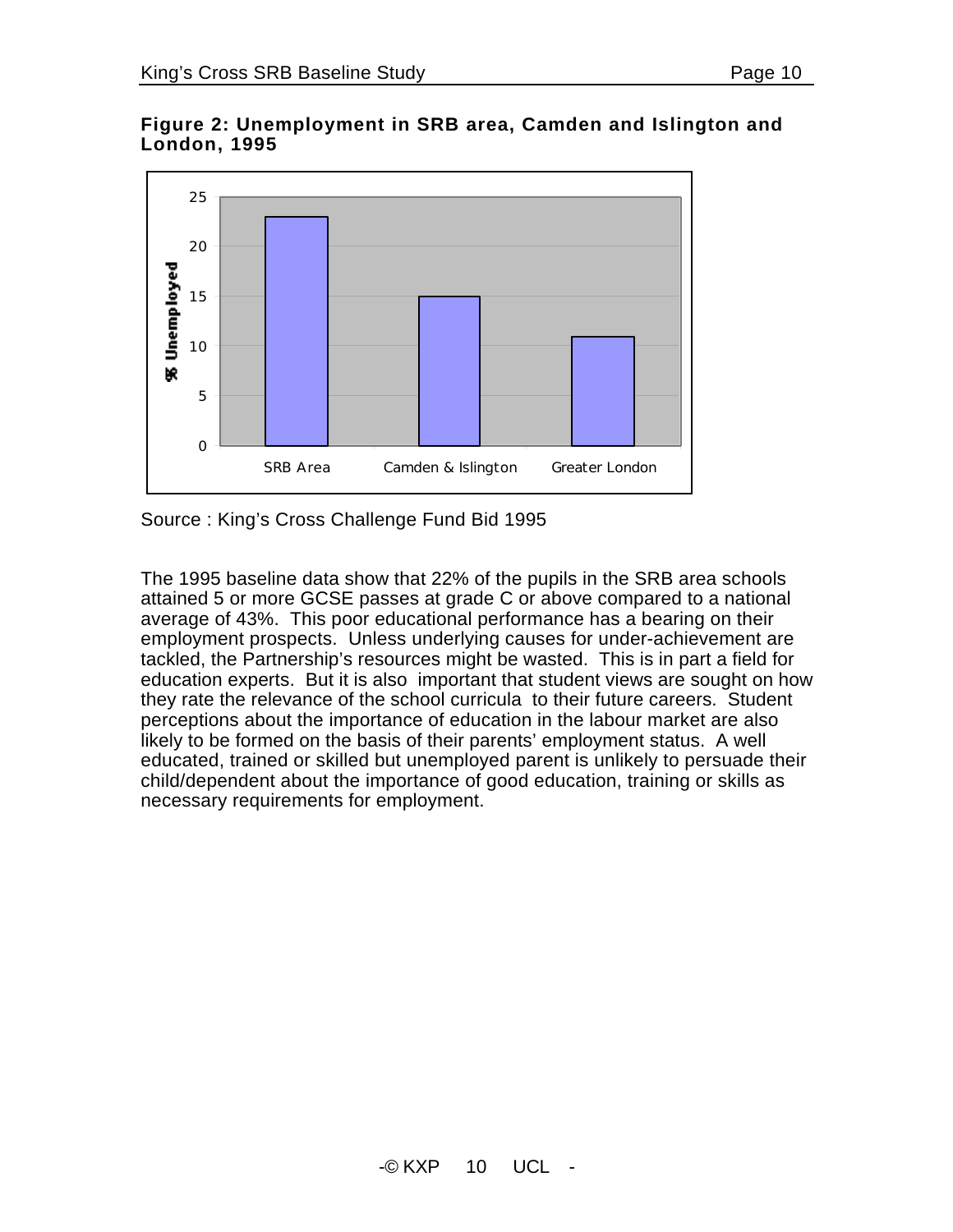



**Figure 3 : Educational Attainment in the bid area**

Source : King's Cross Challenge Fund Bid 1995

The challenge for regeneration is to reduce unemployment especially among the young and ethnic minority groups who are disproportionately represented among the unemployed compared to Greater London average, and improve educational attainment to inner London levels (King's Cross Partnership 1999). The minority proportion in 1991 was about 27-32% depending on whether those of Irish birth are included as a minority or as part of the white majority.

In relation to the first objective, baseline indicators used relate only to the levels of unemployment and number of GCSE passes. Both fail to reflect the exact intent of the objective – to enhance residents' employment prospects, education and skills. No indicator to explicitly measure changes in skill level is included. Skill audits would provide an indicator of the available and changing skill levels in the SRB area. The use of unemployment levels and GCSE passes assumes a final outcome of employment and entry for GCSE. The objective, however, is aimed at enhancing chances of employment and to improve on the education and skills regardless of whether the final outcome is employment or entry for GCSEs. One indicator which would provide a measure for improved job opportunities is to gauge any positive changes in those looking for employment for example, invitation to interviews or securing a job. The selection of relevant educational baseline measures should therefore cover all key stages (KS) of compulsory education. National assessment data should be available for KS1 and KS2 for primary education, KS3 and KS4 for secondary education. These additional baseline indicators are needed to capture all intermediate changes and to establish changes in skill levels.

Given knowledge of the impact of social disadvantage, language fluency, pupil mobility etc on pupils' educational attainment, data about pupil background and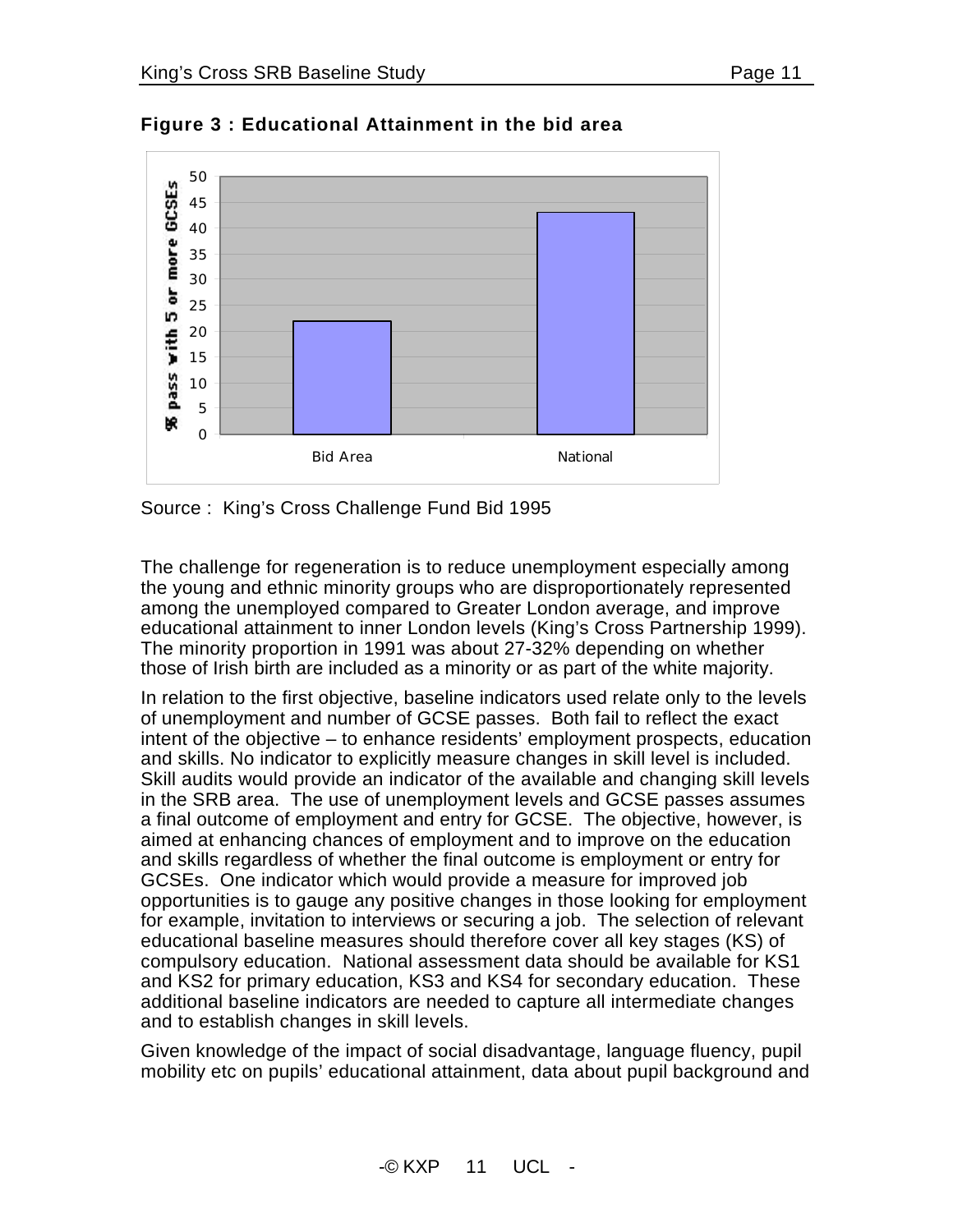changes would also be sought in an attempt to monitor and account for differences in pupil performance.

With respect to social disadvantage however, there is in regeneration theory a ready acceptance to link poverty with failure and in doing so, there is the danger of forgetting those pupils for whom the bitter experience of poverty and deprivation is a stimulus to hard work and success. Social disadvantage should therefore be treated as a double-edged sword which in some pupils reproduces failure and yet in others success through hard work. The use of the blanket term 'disadvantaged' in the first objective hides the diversity of the causes and degree of disadvantage experienced by different groups of people in the community – a subject explored further below.

Where pupils attend schools outside the SRB area, it would be relevant to examine the numbers, reasons and household characteristics of such pupils. Other useful information would include attendance and exclusion measures as well as any other initiatives such as literacy/numeracy projects. For school focused initiatives, it would be desirable to explore their impact from the viewpoint of both the staff and pupils. Additional important evidence should also be sought by interviews with other stakeholders such as the Partnership, senior school managers and focus groups as has been used successfully elsewhere (Sammons and Taggart 1998). From 1998, all schools have been sent Autumn Package data and Panda reports which provide contextualisation of their performance and could prove a useful source of information from 1998 onwards. Given that the SRB scheme is now in its fourth year and where published data exists it will be necessary to collect data retrospectively for example, national assessment measures, Ofsted reports, school action plans, scheme inputs/output measures, school attendance/exclusion levels etc.

In all this it must be borne in mind that the SRB has neither the powers nor the resources to transform the fundamental performance of the school system, especially in just a few years and it would be quite wrong to criticise it for failing to do this. However, these characteristics of schools and pupils are a crucial part of the overall situation and thus a necessary part of the study.

Strategic objectives 1 and 5 relate to the promotion of equality in employment opportunity by enhancing employment prospects, education and skills of the disadvantaged, and the promotion of initiatives which would benefit ethnic minorities among whom there is high unemployment. It is therefore important that the scheme monitors and evaluates the question of equity in the educational outcomes by ethnic group in which evidence of under-achievement (*but also excellence in some ethnic groups)* exists (Gillborn and Gipps 1996; Ofsted 1999) and a growing concern about institutional racism highlighted by the Lawrence Inquiry (MacPherson's Law Commission Report). Institutional effects on educational outcomes should be balanced with the subjects' own input in influencing those outcomes. Care should be taken not to reduce students to passive objects who have no part to play in shaping their own lives – thus laying all blame on institutional structures (Mac an Ghaill 1999). With respect to objectives 1 and 5, all indicators (where possible) should be disaggregated according to age, gender, ethnicity, enumeration district to fully evaluate and monitor the extent to which these objectives are being achieved.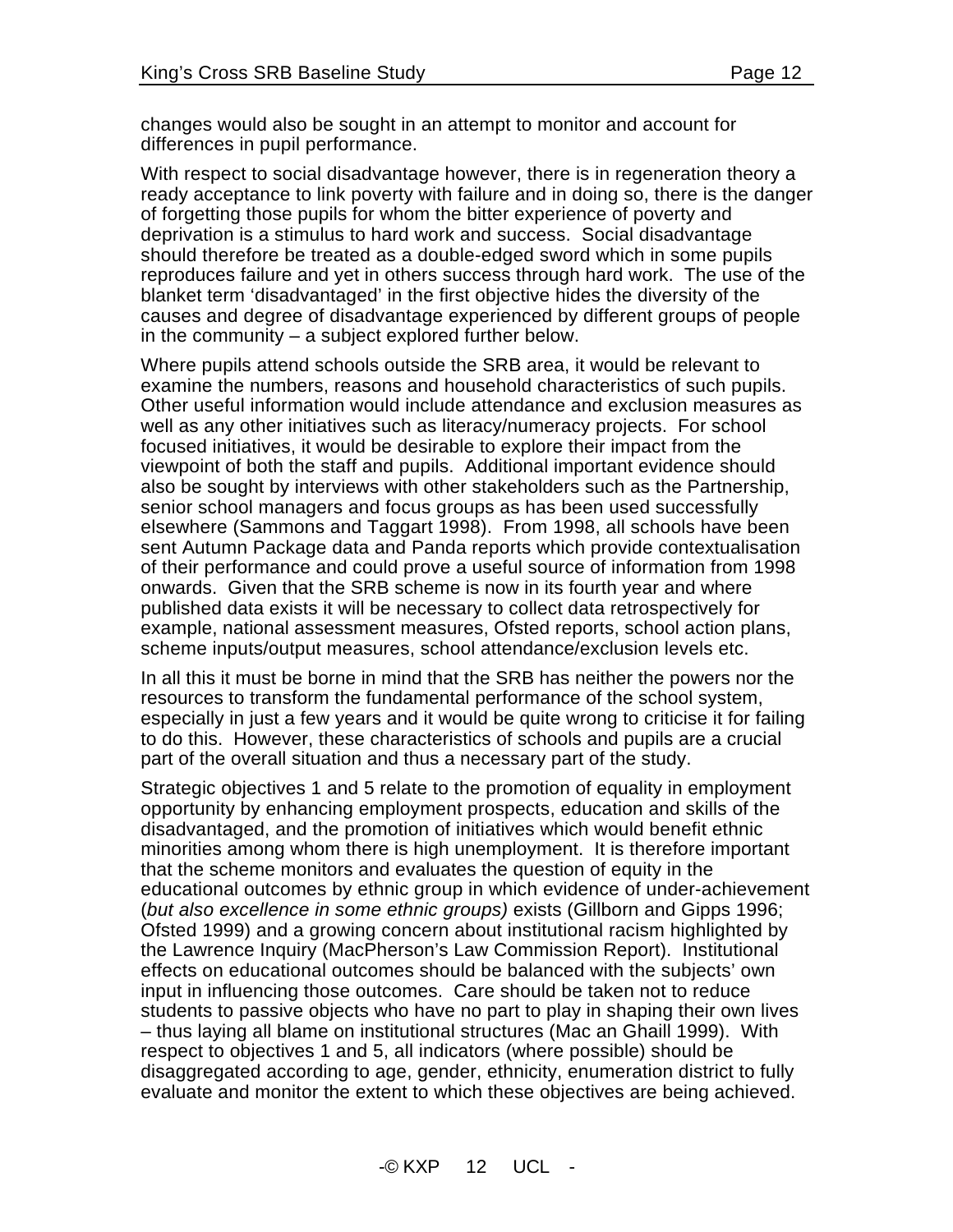An adequate baseline study would try to quantify the composition of the unemployed and under-employed population and, through special surveys, the relative importance of the various barriers to employment.

#### **3.2 Encourage sustainable economic growth and wealth creation by improving the competitiveness of the local economy, including support for existing businesses**

The Partnership considers those activities which support investment in economic activity as crucial to the success of all aspects of regeneration objectives.

Businesses (including public sector enterprises, charities and non-profit bodies, of which King's Cross has a strong group) will tend to benefit from changes which lower their costs and from changes which increase their revenues. Either or both of these changes will improve their efficiency, enable them to compete better and, where relevant, make higher profits.

Many of these changes are national or regional trends (e.g. wage rates, interest rates etc). Locally-specific factors could include

#### **negative (cost) factors** like...

- premises costs (rents, UBR)
- any special local problems in recruiting or retaining staff
- costs of crime or crime-prevention
- costs and inconvenience of parking, loading, access

and **positive (profit) factors** including...

- accessibility for customers and staff
- benefits from co-location of activity- intensity of pedestrian flow etc
- general reputation of the area as a destination
- attractive features of the buildings and the area 'sense of place'

Figure 7 later in the report illustrates the relationships in some of these factors.

While the area is still blighted, it will be difficult for certain businesses to locate or remain in the area, and also to attract tourists. Through physical regeneration, the Partnership hopes to be able to make the SRB area a place for business and a destination for tourists. At present the main 'indicator' through which this is monitored is property rents and vacancy rates. Baseline indicators at the end of 1995 (Figure 4) suggest that there was a commercial property vacancy rate of 30% and that rent of retail space in the SRB area was £12 per square foot and £22 per square foot in adjacent areas. Similarly, office space was £10 per square foot compared to a range of £20-25 in adjoining areas.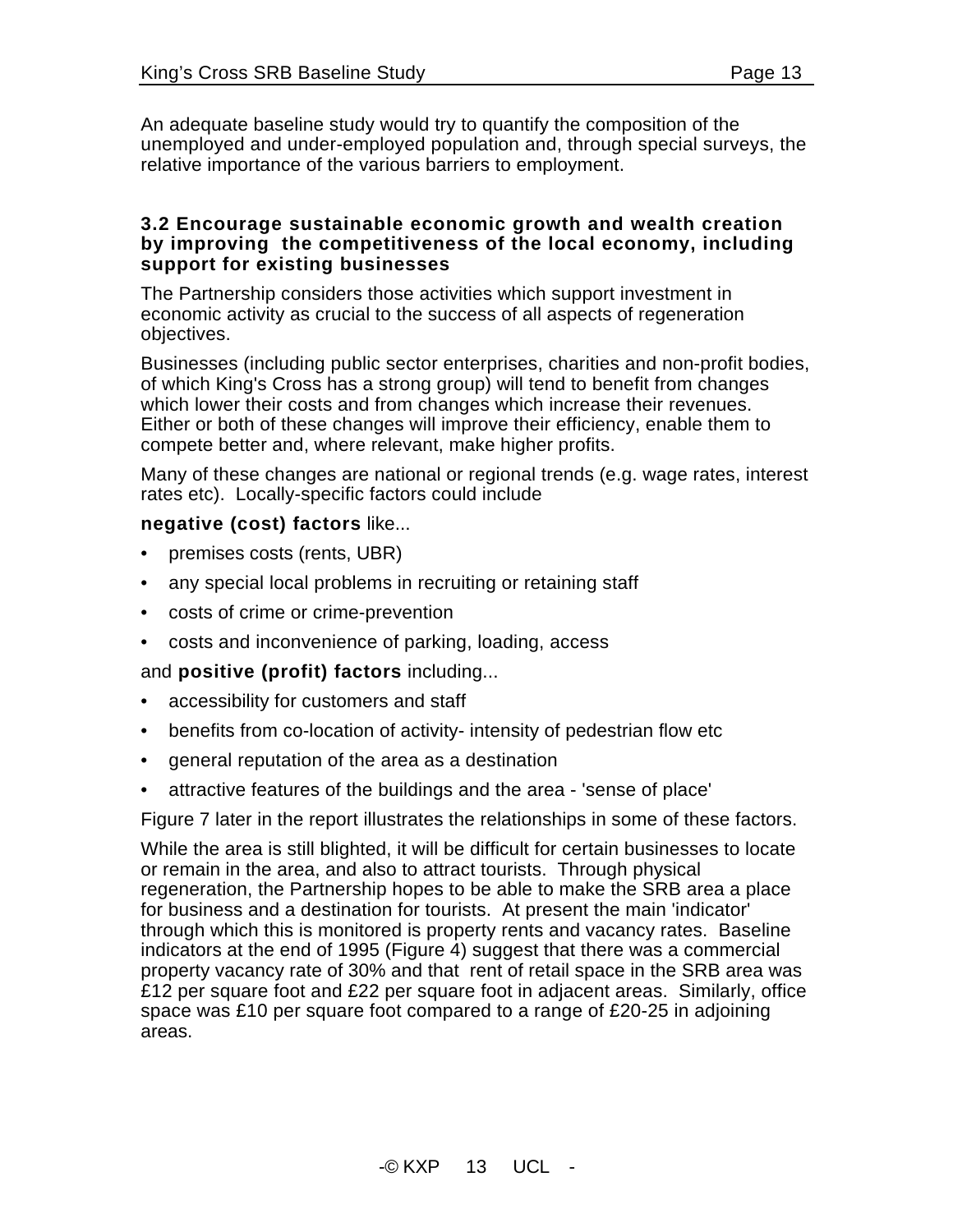

**Figure 4 : Comparative Rent for Commercial Space, 1995**

Source : King's Cross Challenge Bid Fund 1995

Existing baseline measures focus on commercial property rental values and vacancy rates as the only measures for economic growth and wealth creation. Vacancy levels are a reasonably good indicator of the level of activity. Rents, however, are not: high rents may indicate a growing pressure of demand relative to supply, but they are not of themselves a good thing since they represent higher costs for firms and can trigger some firms into moving away, and thus lead to the business version of 'gentrification' which has been so controversial in Covent Garden and parts of Docklands. The best outcome from a business activity point of view is to have the volume of activity expanding while unit costs (rents etc) remain competitively low.

If it succeeds, the scheme could well be a model of how to regenerate an area without displacing established residential and business communities. A local economy should not necessarily be construed as a homogeneous entity competing against another entity external to the locality. Additional indicators disaggregated at sector level would be useful in gauging the sustainability and competitiveness of the various sectors of the local economy. For example, high wage rates may make the SRB area a less profitable location for certain industries but will promote others through increased disposable income.

Another indicator useful in determining the competitive edge of the bid area is to sample incoming investors' views on the bid area in relation to other areas open for their investment. Answers to the question on whether increased knowledge of the area influenced investment decisions are useful in gauging the potential benefits of 'place marketing'.

We also consider that it would be valuable to look at VAT registrations and deregistrations to obtain indications of the birth rates and death rates of

 $-C$  KXP  $14$  UCI -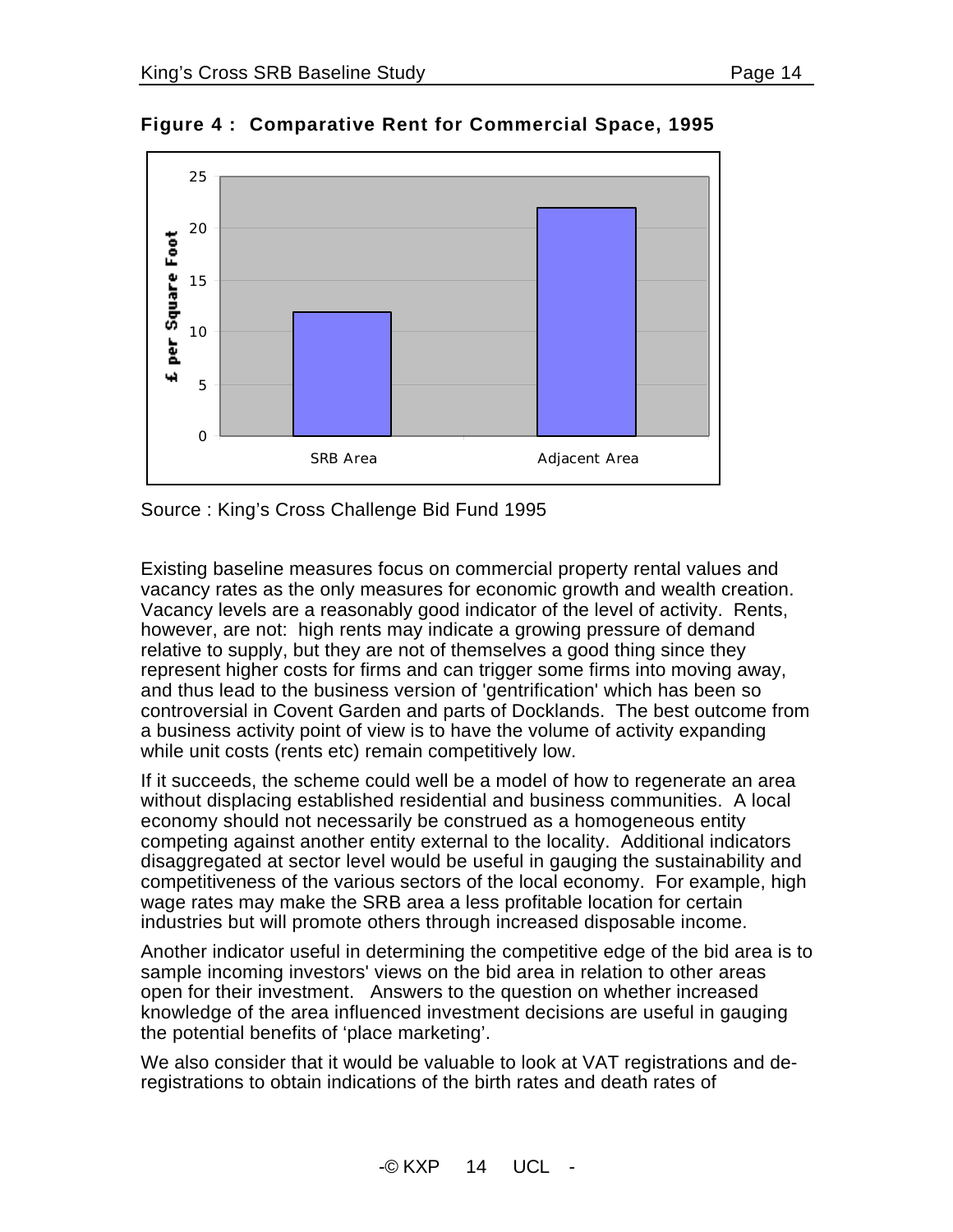enterprises in the area. Focus and the London Chamber of Commerce and Industry (LCCI) conduct periodic surveys which might also be helpful.

The concepts of sustainability and competitiveness in strategic objective 2 embody characteristics with a potential to work against each other and have been counterpoised as rival goals ( Chatterton 1999). For example, improving accessibility through road building may improve the economic competitiveness of an area resulting in more jobs but it may also result in increased traffic levels and pollution. The government's view of sustainable development is set out in four broad objectives (DETR 1998b):

- maintenance of high and stable levels of economic growth and employment;
- social progress which recognises the needs of everyone;
- effective protection of the environment; and
- prudent use of natural resources.

The Partnership also regards environmental improvement as crucial to the sustainable growth and competitiveness of the local economy (Strategic Objective 3). The challenge for evaluation is to develop or select additional indicators to reflect the broad objectives of sustainable development so that gains made in one objective area do not hide losses in another. Because competitiveness is a relative measure, it will also be necessary to establish a baseline of similar indicators for other areas to be used as comparators. All of these indicators should be 'knitted together' in a periodic evaluation of the health of activity in the SRB area.

The effect of good transport networks on the competitive ability of the local economy in the scheme will need careful monitoring. It is hypothesized that:

Improving the transport facilities between two regions can be expected to be of the greatest economic benefit to that region which is inherently most efficient in producing and marketing products and services (Blonk 1979, cited by Cooper in Bruton 1984 : p155).

It is deduced from the above thesis that it is King's Cross' strength - by way of superb transport links - which makes it vulnerable to competition from other areas.

#### **3.3 Protect and improve the environment and infrastructure and promote good design, mixed development and landscaping in line with the Secretary of State for the Environment's Quality Initiative**

Although the scheme aims to achieve a comprehensive regeneration by tackling the complex physical, economic and social challenges presented by the SRB area (Chalmers 1997 ) the priority is towards a physical regeneration that will improve the area so as to retain the existing enterprises and also attract inward investment. Funding allocated for these activities represented about 42% of the bid total (King's Cross Challenge Fund Bid 1995).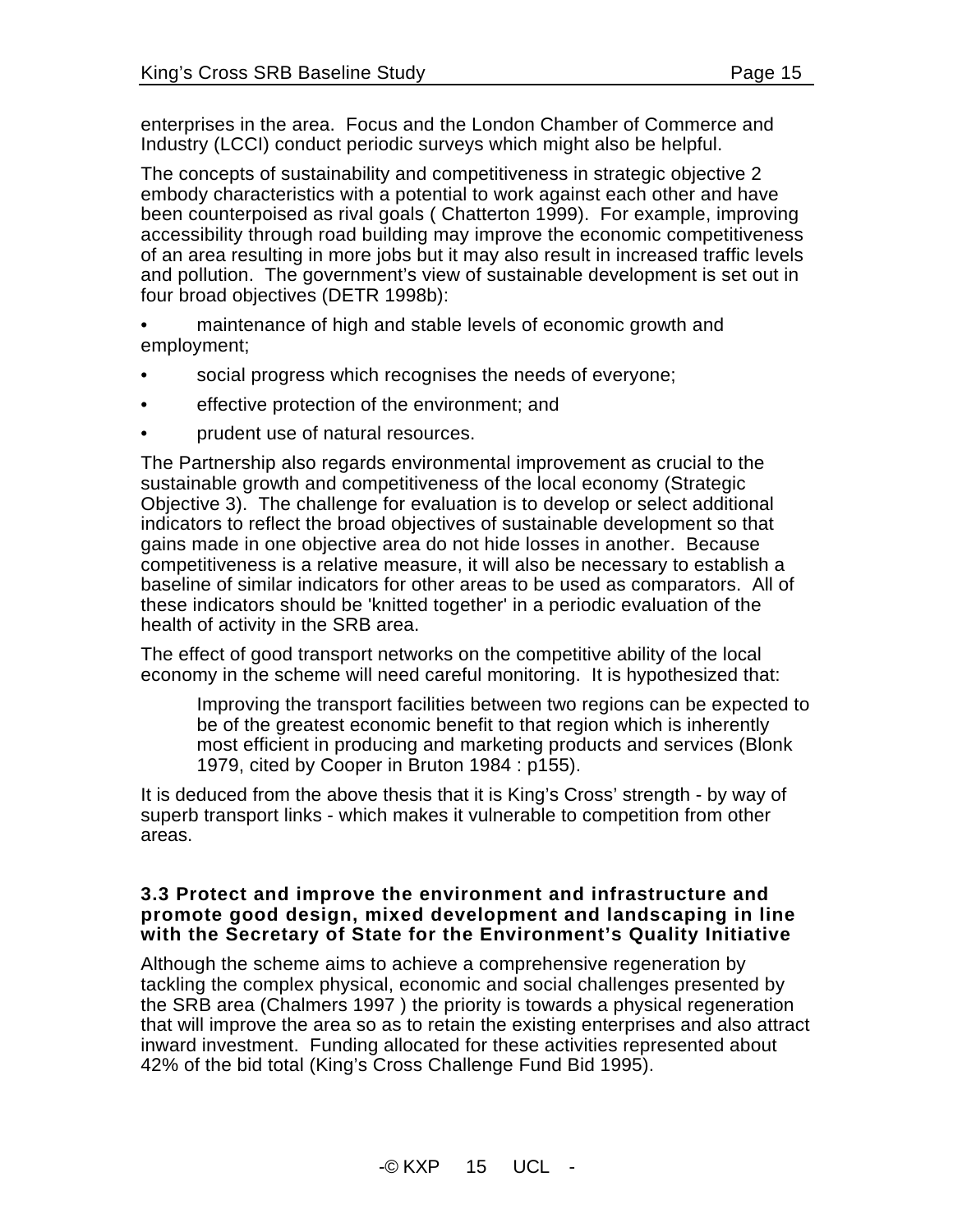Baseline characteristic features of the SRB area relating to this objective are a poor urban fabric, blight and decay. For example, almost 7 kilometres of street furniture and an equivalent of 5 hectares of building façades and public areas were estimated to be needing improvement. A further characteristic is a substantial amount of vacant or poorly used land - significantly the railway lands encompassing a total area of about 45 hectares, of which 20 hectares were available for redevelopment, with another 3 hectares in other areas. The challenge is to improve the physical conditions of the area so as to retain and open new development sites for inward investment.

Appropriate measures here are:

- (a) physical measures of the condition of stock, and
- (b) survey data on perceptions of the area's quality among residents, businesses, visitors and potential investors.

#### **3.4 Improve housing and housing conditions for local people through physical improvement, better maintenance, improved management and greater choice and diversity**

Another aspect of physical regeneration is in the improvement of housing – an important social objective whose funding allocation at 17.5% of challenge funds is only surpassed by the funding for economic regeneration activities. The concentration of social housing in the SRB area is characteristic of most British Inner Cities. Some of the first London County Council flats can be seen at Churchway. Also represented is the work of many distinguished architects for example, Lubetkin. Many housing associations have also been active notably, the St Pancras Housing Trust at Somers Town. Notwithstanding the rich range of purpose-built flats, in small and large estates, local authority housing as in most inner city regeneration projects was described in the early 90s as poor and also associated with high levels of unemployment and crime related to drugs and prostitution. According to the Challenge Fund Bid (1995), 40-45% of housing belonging to the local authority and housing associations needed environmental or security repairs, and that 20% of local authority housing was managed by tenants as Tenants Management Organisations (TMOs). However, major investment from non-SRB sources has now transformed a number of these housing estates in both Boroughs.

Housing conditions in the private rental sector, although constituting only 10% of housing stock and mostly concentrated between Gray's Inn and King's Cross Roads and the north side of Pentonville Road, are some of the worst according to the 1991 Census.

King's Cross presents a potentially superb opportunity for dense city centre living. Mixed use areas like this, with superb public transport, can offer a kind of housing opportunity much favoured by some –perhaps a growing number of – people across Europe. This sort of housing location can radically reduce dependence on cars, cutting car use and even the growth of car ownership. A survey of UK first-time home buyers found that 15% expressed a preference for city living. A desire to live close to shops and other services was also widespread (Savills 1997). The opening of the new British Library and the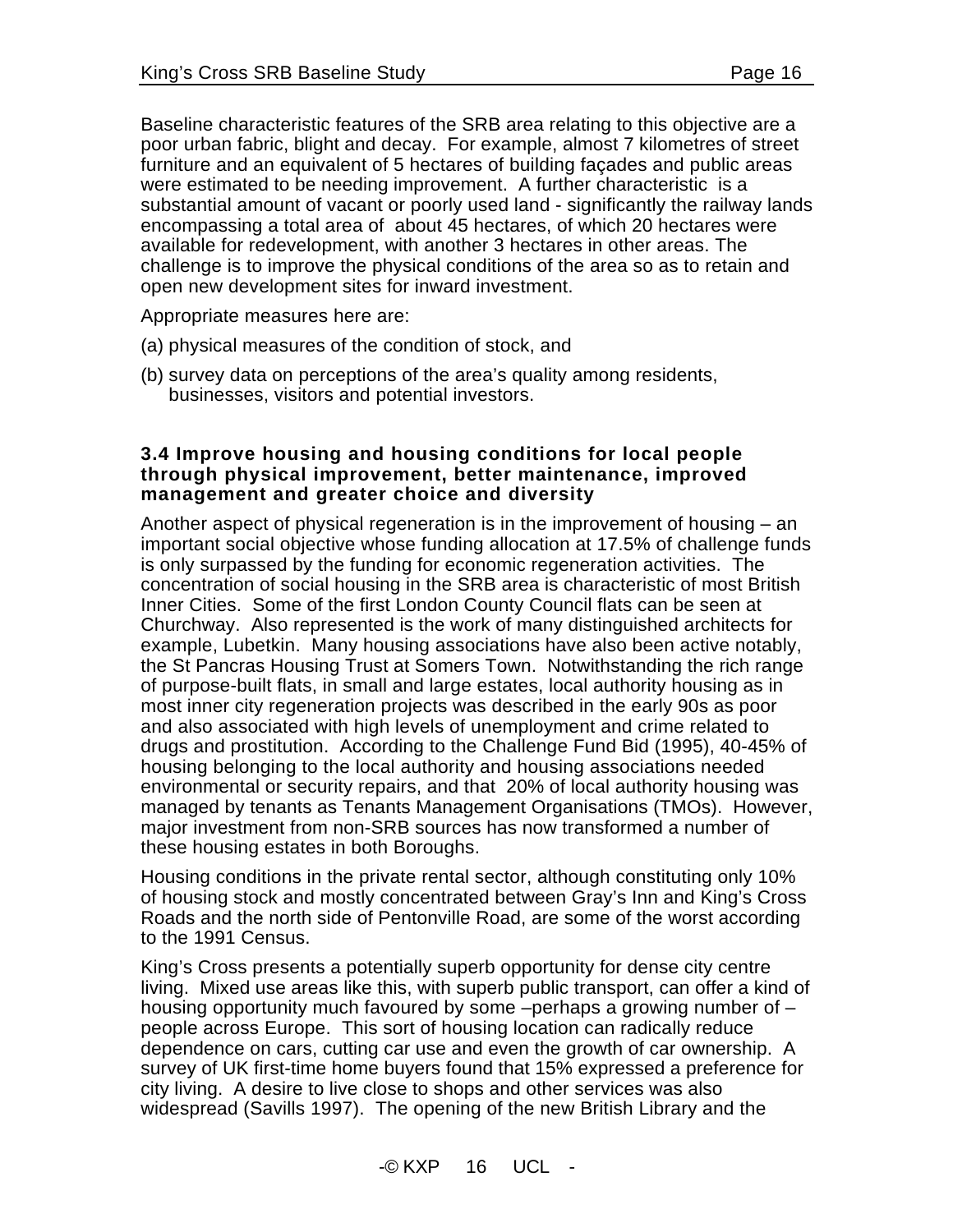expected international station at St Pancras will both add distinct new elements to the demand for housing.

If the aim were simply to enlarge and improve the housing stock, the challenge would be a simple one since market forces alone would probably bring this about. The challenge is a demanding one because of the need to upgrade conditions for existing people, provide new capacity for new people without displacing low-and middle-income residents. The aim should be to ensure a successful mix of development (private and social housing under various management structures and tenure mixed with commercial sites) so that the benefits of regeneration are not lost due to people relocating out of the area.

Although the fourth strategic objective is aimed at the improvement of housing through greater choice, better management and maintenance, baseline information only gives the level of public housing in need of improvement and the proportion under Tenant Management Organisations (TMOs) – one of the innovations to devolve housing management to the community. Local authority house waiting lists and house allocation policy will provide an index of changes in demand for public housing. While the number of homeless people provides a measure of housing need, account should be taken of the various reasons why people are on the streets so that adjustments are made for those who would otherwise be housed but for their choice to be on the streets.

No indication is given of the level of housing problems in private accommodation within which the 1991 Census revealed a considerable level of deprivation (Edwards 1997). Equally there are no indicators to 'measure' better management or indeed to reflect the variety of tenure arrangements available in the SRB area. One contributing factor to the general disrepair of housing is overcrowding on which the baseline is again silent. Housing is linked to changing household structures and income levels.

The combined effect of all investments in the SRB area will tend to push property values up much faster than in London generally. Baseline indicators against which such improvements in value can be measured would provide a basis for estimating the windfall gain which could be retained within the area to secure the objectives of the Partnership. Changing house prices and rents are therefore a necessary baseline measure. As the SRB area gets regenerated (physical environment improves, blight and uncertainty are lifted, CTRL station opens, more job opportunities etc) the prognosis is of increasing pressure on the limited housing supply. Keeping resources within the SRB area will be even more important if only to boost the provision of a range of housing choices for the local population so that the regeneration impact is not lost by displacement due to lack of housing. These pressures are likely to manifest as gentrification through the Right To Buy (RTB) and pressure for the conversion of non-housing land and buildings to housing. Indicators to track how RTB has affected the social composition of housing estates would be a useful tool in gauging the level of gentrification taking place. Measures to monitor the in- and out-flow of households and tracking those that leave the area, house prices and rents and monitoring physical conditions are some of the additional measures suggested.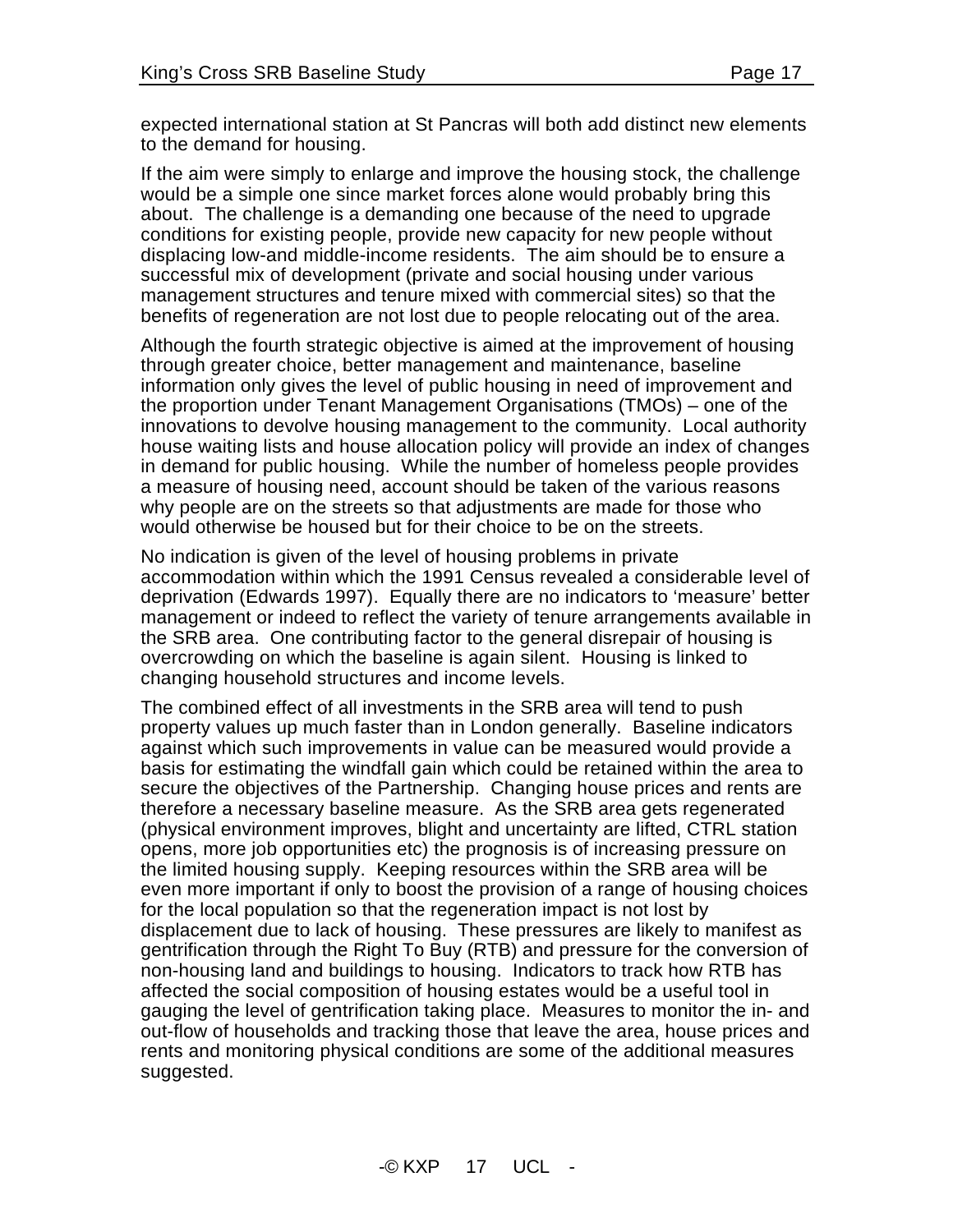An adequate baseline would thus start from a block-by-block inventory of the physical condition of the area, the crowding and tenure arrangements and then supplement this with direct survey information on occupants and their experiences, demographic and economic position and views on housing arrangements, local facilities etc. Alongside this we need to maintain records of changes in rents and prices and housing benefit payments.

#### **3.5 Promote initiatives of benefit to ethnic minorities**

Baseline information on objective 5 is limited to unemployment levels and is inadequate as a datum for observing the impact of regeneration on minority groups. Although the Partnership's theme on this objective 'A place for all communities' is inclusive, strategic objective 5 from which it derives is concerned with the promotion of initiatives of benefit to ethnic minorities and therefore exclusive. We later briefly discuss some of the merits and demerits of targeted objectives. At 27% the ethnic minority groups represent a considerable proportion of the population in the SRB area(King's Cross Challenge Fund Bid 1995) and their exclusion limits the success of regeneration and poses a possible threat to social stability. Any group of people which feels left out can destroy the fabric and spirit of a community (A Community Vision 1999).

Unemployment is high among young people from ethnic minority groups. Although the ethnic minority groups in the scheme constitute a rich diversity of human resource, their participation in regeneration may be limited in so far as there is general exclusion of some of them from mainstream activity. Brownill and Darke (1998 : p6) similarly observe that 'exclusion and inclusion have political dimensions and again these are mediated by race and gender'.

Promoting initiatives of benefit to ethnic minorities is the Partnership's stated fifth objective and it is therefore valuable that the Partnership has resolved that wherever possible, all baseline data are classified to reflect the ethnic composition of the subjects. Arguing for the explicit inclusion of issues of race and gender in regeneration Brownill and Darke (1998 : p1) assert, '…the diversity of experience among the population in areas on the receiving end of policy must lead to diverse routes to regeneration'. The implication of this diversity in establishing baseline measures is that, within the SRB area, there will be different causes and experiences of issues related to employment, education, housing, business, health and safety etc which have to be taken into account. The disaggregation of baseline data by ethnicity is only one dimension which objective 5 addresses and the subject of a critical review by Loftman and Beazley (1998).

According to the SRB bidding guidance, ethnic monitoring must be undertaken to look at the extent to which members of ethnic minority groups are receiving benefits from the challenge fund assisted activities.

While the Partnership is committed to equal opportunities targets within the other objectives, only 1% of the total challenge funding was allocated to specific projects aimed at addressing the needs of ethnic minorities (King's Cross Challenge Fund Bid 1995). Where baseline data has been classified according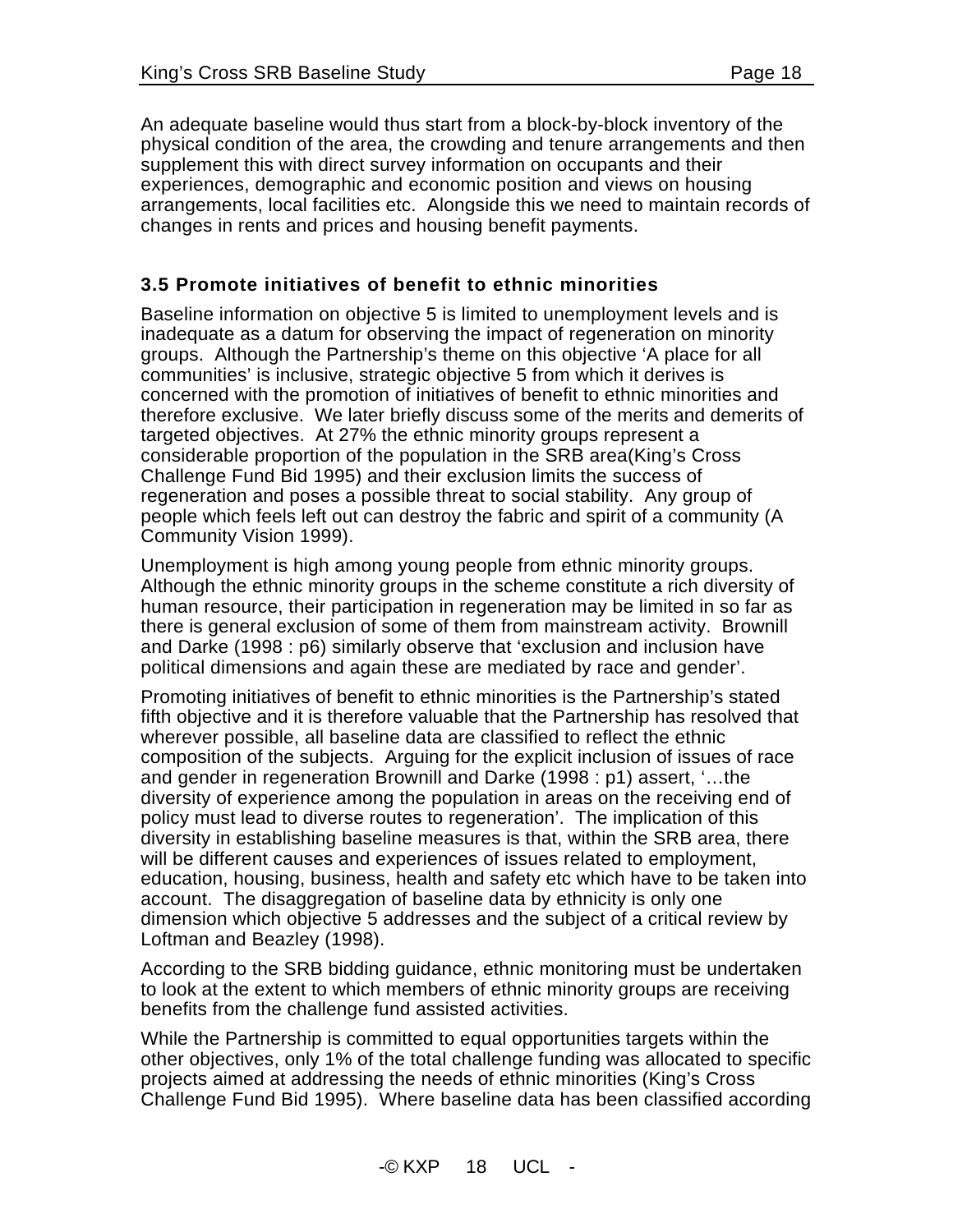to ethnicity, this is restricted to demography and unemployment only. A repertoire of indicators are necessary to reflect ethnic factors in issues related to housing, education, business, politics, sport, etc and also to enable the monitoring and evaluation of various initiatives aimed for the benefit of ethnic minority groups.

Specifically targeted objectives have advantages and disadvantages, Brownill and Darke (1998 : p10) observe that although targeting is important to respectively keep and get ethnicity and gender on the regeneration agenda, 'initiatives that only benefit one ethnic group can reinforce divisions, create resentment and attract the resistance of regeneration professionals'. The variety of ethnic minority groups therefore, poses a challenge for regeneration. Although race relations in the SRB area are reported by some to have been relatively good, tensions have sometimes arisen between different ethnic groups. These tensions may be worsened by regeneration objectives which target benefits to certain groups and not others. The Partnership needs to be aware of these problems and balance targeted and universal initiatives depending on the issues involved. For example, with respect to empowerment and confidence building, Taylor (1995) argues that it might be more effective if individuals initially worked with people they can identify with. The relative distribution of power or access to power between different ethnic groups and hence the ability to influence regeneration varies between different communities. The selection of appropriate baseline information will assist in observing the dynamics of power in the SRB area to identify which groups have influence and how that relates to outcomes.

The Partnership has decided to pay less attention to objective 5 as a distinct set of programmes and instead focus on ensuring that all programmes contribute to reducing disadvantage flowing from ethnicity.

#### **3.6 Tackle crime and improve community safety**

Economic decline, physical conditions of blight, poverty and selected crime tend to reinforce each other with the decline in the economy of the area being the probable trigger for this condition. As the economy declines, physical blight, poverty and crime set in further eroding business confidence in an area. That the SRB area has attracted drug users, dealers and suppliers and has had a high incidence of prostitution is in part explained by the opportunity presented by the presence of secluded and disused property, the availability of cheap hotel accommodation and the massive concentration of customers round the station.

According to baseline information available in the bid document (Challenge Bid Fund 1995; King's Cross Partnership Delivery Plan 1999) the bid area was reported as a high crime area and this is supported by the following perceptions from a MORI survey of 1994. With reference to Table 1, 40% of the residents in the bid area thought that crime was the main problem in the area compared to 31% in Camden as a whole. Regarding particular crimes, 73% of the residents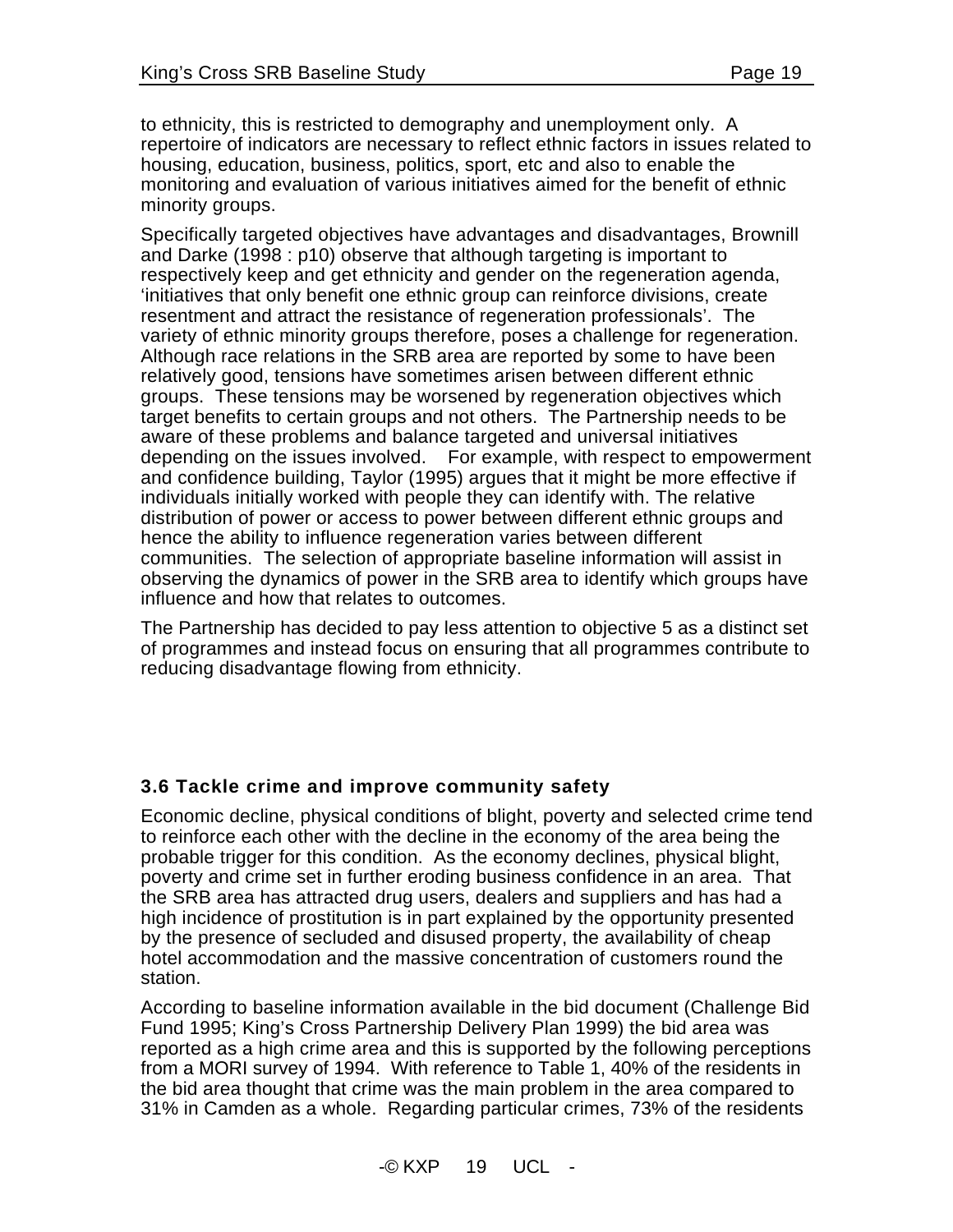thought that street robbery was a problem or serious problem compared to 55% Camden wide. Finally, while only 10% of the borough wide population said they never went out at night, the proportion for the bid area was 17%.

|                               | (% )<br>Camden | Bid Area (%) |
|-------------------------------|----------------|--------------|
| Crime Main Problem            | 31             | -40          |
| Street robbery a problem   55 |                | 73           |
| Never go out at night         | 10             | 17           |

#### **Table 1 : Perceptions on crime – from 1994 MORI poll**

Source : King's Cross Challenge Fund Bid 1995

The prevalence of crime in the bid area was also supported by police statistics on reported crime in comparison to the London Metropolitan Area. Figure 5 shows that on all five crime types, the bid area was perceived as more crime prone. For example, while only 58 out of 1000 people were likely to be victims of street robbery in the metropolitan area, that proportion rose to 110 out of 1000 in the bid area. Although initiatives have been taken to counter the drug problem in the area, drug arrests still constitute 10% of the arrests in the metropolitan police area and drug dealing and vice are acknowledged as a feature of the bid area (Op. Cit). The stated aim for regeneration is to reduce the anxiety about crime to the borough average and reduce the number of key categories of crime to the inner London average (King's Cross Partnership Delivery Plan 1999). We should point out, however, that calculation of crimes per 1000 resident population is highly misleading in an area where most of the people present every day (and probably most culprits) are non-residents. We intend discussing this with the police statisticians to seek clarification.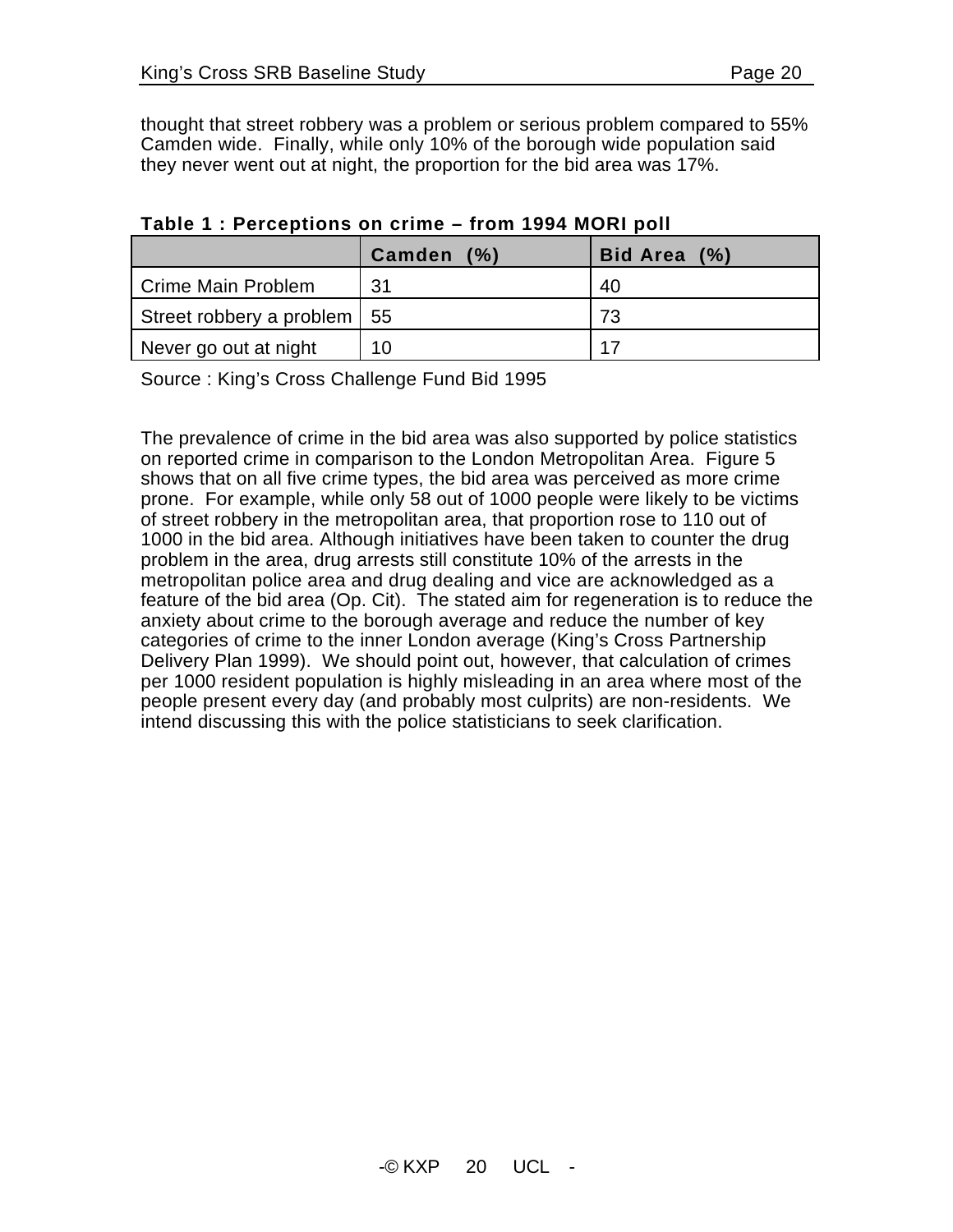

**Figure 5 : Police Crime Figures**

Source : King's Cross Challenge Fund Bid 1995

Available benchmark indicators on crime are based on peoples' perceptions and reported statistics and both make analysis difficult. For example, perceptions of crime risks are different from actual risks. A survey of businesses and households about their fears of crime, may not be an accurate reflection of actual crime levels. On the other hand, crime statistics may be a useful indicator of the spatial variation in the incidence of reported crime, but they also fail to reflect the actual levels of crime due to a number of factors. For example, the level of reported crime is likely to be affected by the community's attitude towards the police, itself dependent on the extent to which the community expects to get help. In communities with little confidence in the police or judicial system, there might be a tendency for victims not to report crime. Cultural influences will also determine which crimes are reported within particular communities or families. Unless perpetrators addresses are known, crime statistics only tell us that the offence was committed in the SRB area while the perpetrator may or may not be local. One should therefore not be quick to criminalise the local population. Policy and practice within the police force is yet another factor which affects crime statistics. Notwithstanding these shortcomings, measures on the fear of crime and reported crime still constitute key baseline indicators and discussions with police statisticians are needed to clarify exactly what the figures mean.

A proxy measure such as insurance premiums are another useful indicator in providing a spatial variation of crime incidence. This too suffers from the fact that although it based on the number of claims made to insurance companies it might also be influenced by a certain level of stereotyping of certain areas. An indirect indicator about the fear of crime is to observe changes in the activity hours and attendance at night time entertainment and respondents statements about whether they go out at night.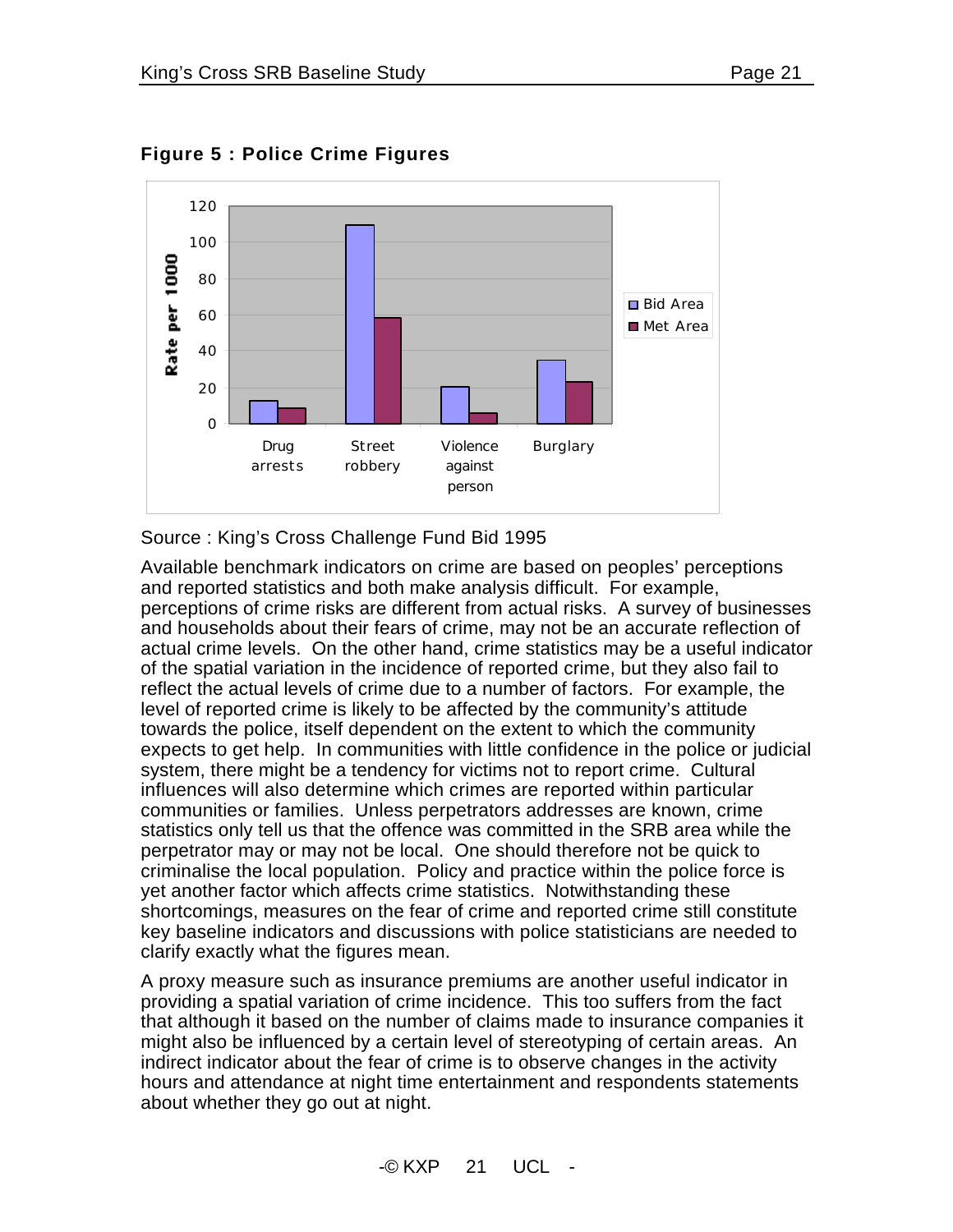#### **3.7 Enhance the quality of life, health and capacity to contribute to regeneration of local people, including the provision of cultural and sports opportunities**

The need for improved primary health care facilities, the high level of premature deaths and TB notifications and inadequate sports facilities were some of the key indicators used to define the baseline in relation to objective 7(King's Cross Challenge Fund Bid 1995). While reiterating the need for improved health care facilities, the King's Cross Delivery Plan (1999) also reports the lack of health care facilities specialising in the health problems and issues associated with drug users, prostitutes and homeless people. The Delivery Plan also reports that 60% of the people attending drug misuse facilities in Camden and Islington are not registered with a General Practitioner (GP) and that it is also generally a problem for people living in the bid area to register with a GP.

Crucial to achieving a long term transformation of the area is the involvement of the local communities. Baseline information asserts that this is hindered by the lack of effective mechanisms to harness the talents of 200 community organisations in the bid area.

There are two quite distinct senses of 'community', both relevant to the Partnership's work. In one sense the word simply refers to the citizens – the individuals – whether or not they are organised in groups or interact with each other. Members of 'the community' have rights to be heard, to participate, to benefit from public policy etc whether or not they are active. In the other sense 'communities' are the groupings of formal or informal kinds in which people may take part: friendship and family networks, tenants' and residents' associations, churches, political parties, lobby groups and so on. Only small proportions of people may be active in any one of these, and many will be active outside the local area. But the community groups are very important as a primary channel through which active citizens express their needs, creativity or fears, manage collective resources and interact with government.

The Partnership has invested in community development work to strengthen and support group activity and the effectiveness of this work will be observed as part of the study.

Strategic objective 7 on enhancing the quality of life is all-embracing and is connected to all other six objectives. A community's quality of life is inextricably linked to their employment status which in turn is a factor of economic activity. The ambience of an area, safety and security, social facilities all play a part in determining the quality of life. The difficulty however is that 'quality' is a subjective measure whose definition is influenced by people's varying experiences. It is therefore difficult to get a standardised measure across communities. At best one will be able to get a general profile of quality perceptions between different communities and over time.

Existing baseline measures concentrate on the physical measures related to the number of community groups, sports and health facilities and the level of involvement/use, GP/patient ratios, complaint levels about GPs, mortality rates, levels of poverty related illnesses etc. To this could be added accessibility to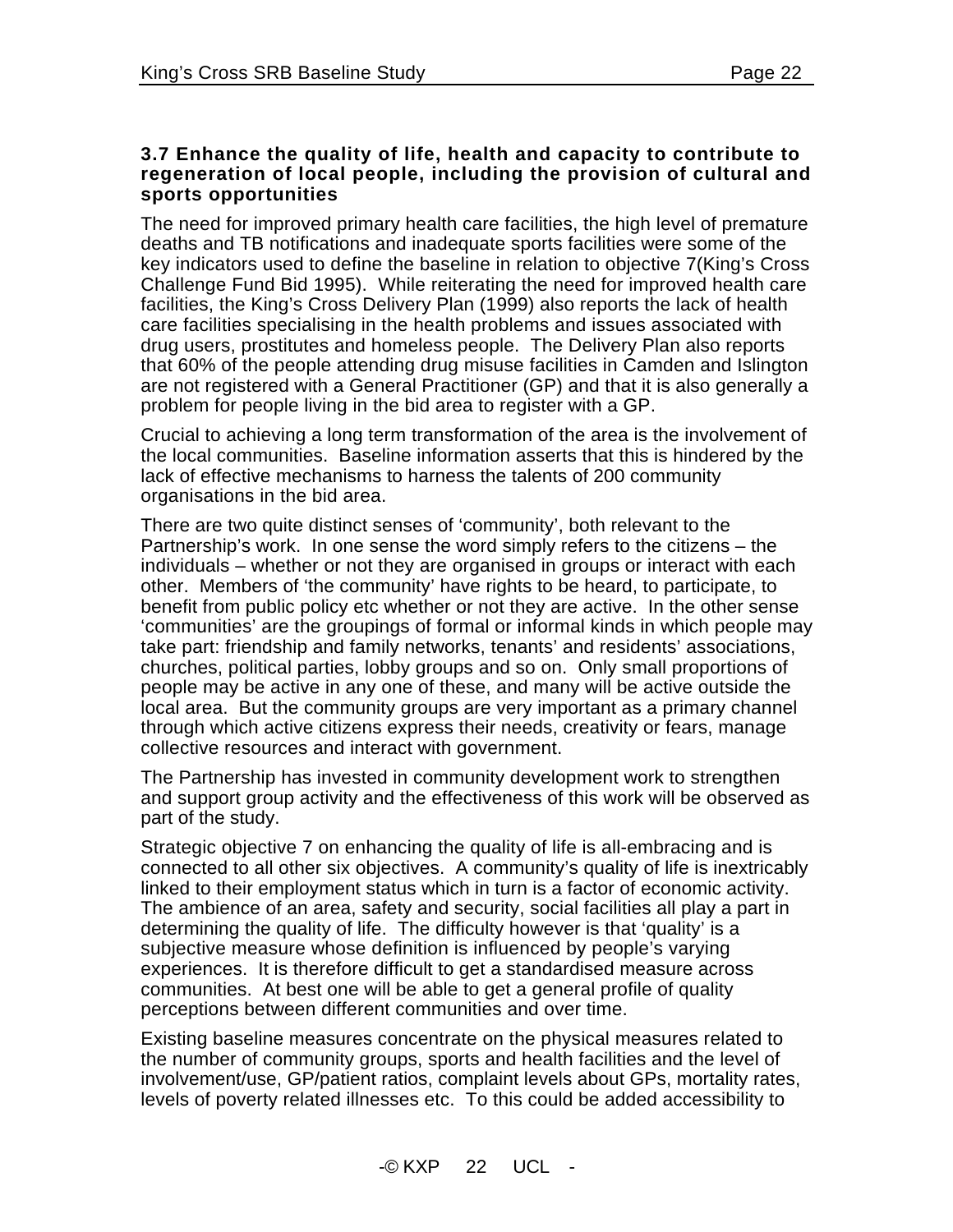parks and open spaces and environmental pollution measures. Quantitative measures alone are an inadequate basis for observing changes in the quality of life. The presence of community groups, leisure and health care facilities do not necessarily translate to an empowered population or quality of life. People's

perceptions about their own environment and facilities in the area and their sense of 'ownership' of these should be part of the baseline information.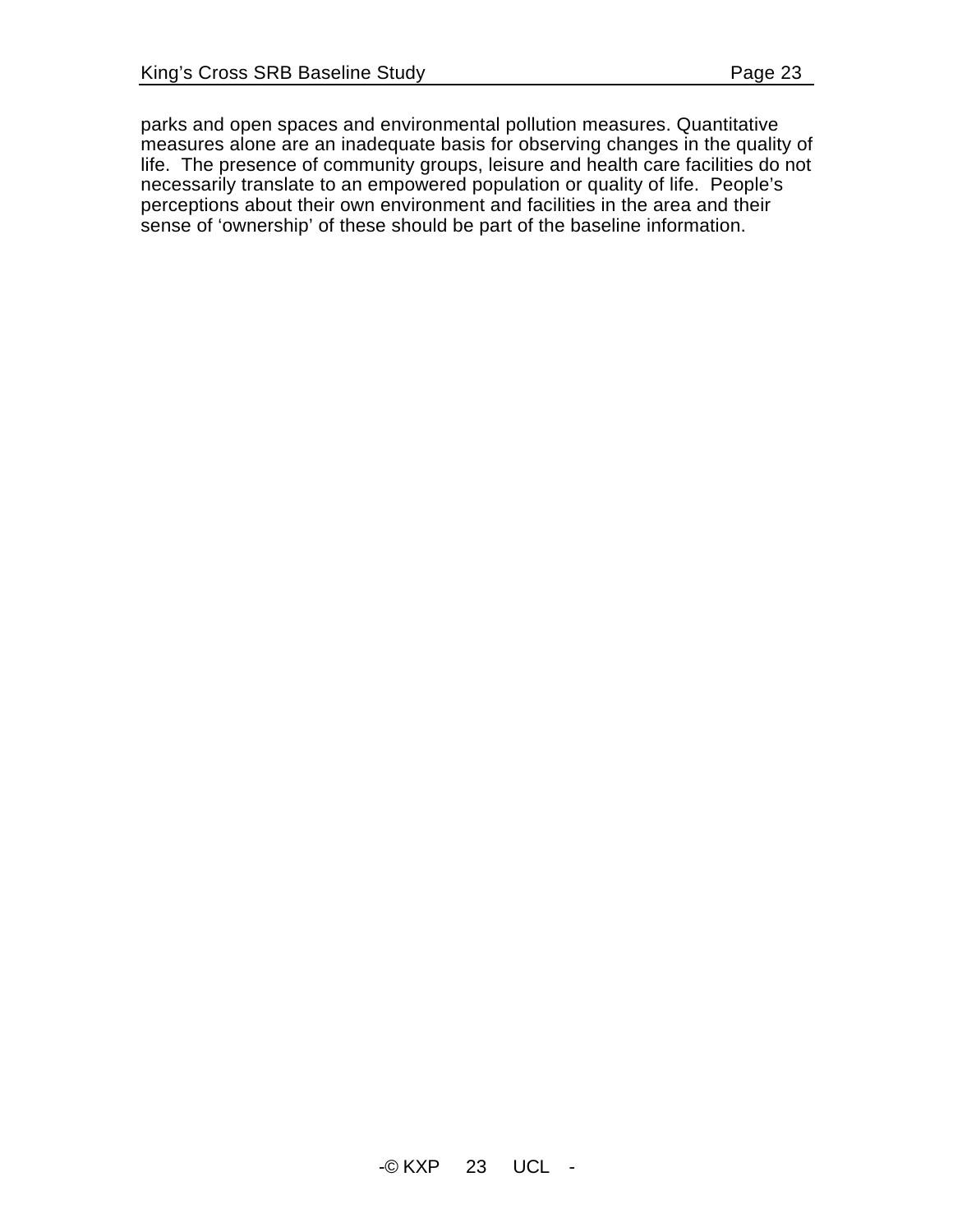# **4 Policy Mapping (Logic Diagrams)**

The foregoing discussion poses a number of particular challenges for monitoring and evaluation. There is baseline information on the profile of the area but it is not comprehensive. Of the available information, the bias is towards universal quantitative measures masking the diversity of the community structure and experiences in the SRB area. Despite some valuable work by officers in the boroughs of Camden and Islington and the Partnership in gathering, and in some cases updating census, employment and other statistics, the Partnership does not have adequate information (quantitative or qualitative) or analysis which the complex task of monitoring and evaluation needs.

Understanding the link between SRB activities, baseline indicators and outcomes is crucial to a successful evaluation. It is often argued that indicators used in baseline information are inappropriate and the link between these and regeneration activities is not well understood. Baseline data for this scheme are patchy and in some cases fail to address the expected or desired objective.

The present situation in the SRB area is a total outcome of the combined action of numerous factors, notably:

- decisions and uncertainties about the Channel Tunnel Rail Link (CTRL);
- decision and uncertainties about Thameslink, LUL and other rail projects;
- changes in planning policy and practice locally and more widely;

• changes in supply and demand conditions in London labour and property markets;

- changes in housing finance, policy and practice; and
- changing macro-economic conditions.

Because of the strong synergy among the Partnership activities and outcomes, a particular kind of study is needed to attribute cause and effect to the greatest possible degree and we offer for discussion a series of 'maps' of these logical chains of cause and effect upon which the Partnership's actions are implicitly or explicitly based. Analysis of this kind should, in our experience, help in:

identifying gaps in the indicators which the Partnership is tracking;

• advising the Partnership on the real effectiveness of the scheme (in terms of final outcomes achieved for target groups) as the scheme proceeds; and

• untangling the tricky issues of causal relationships between activities and outcomes.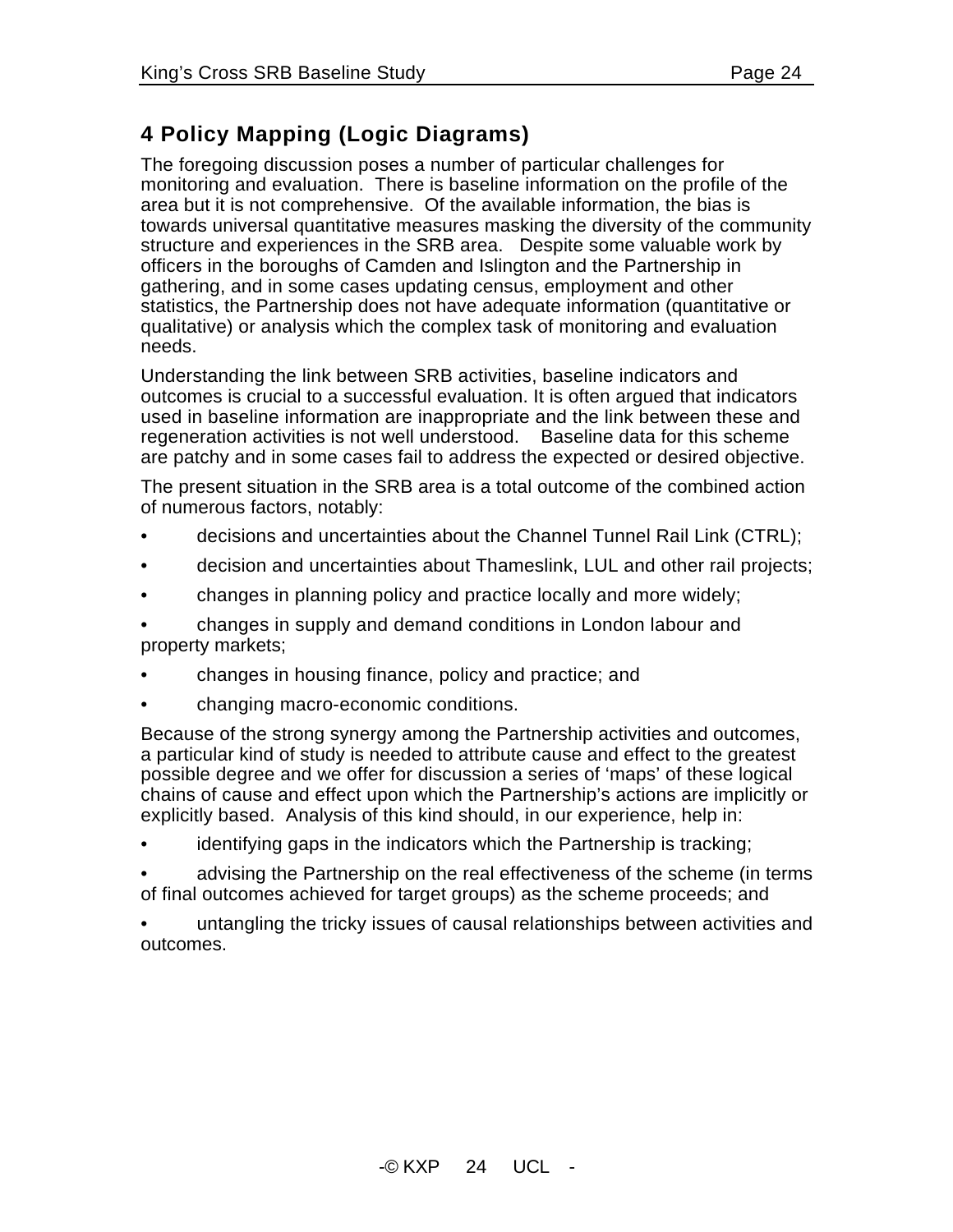## **Figure 6 : Logic Diagram relating to objective 1- enhancing employment**



Figure 6 illustrates that in terms of economic activity, the population can be subdivided into those that are active and inactive. A variety of reasons may account for people's economic inactivity as illustrated. Although people may be economically active and therefore available for work, there will still be those who remain unemployed for a variety of reasons while others are in employment or self-employed. The focus for policy as well as many other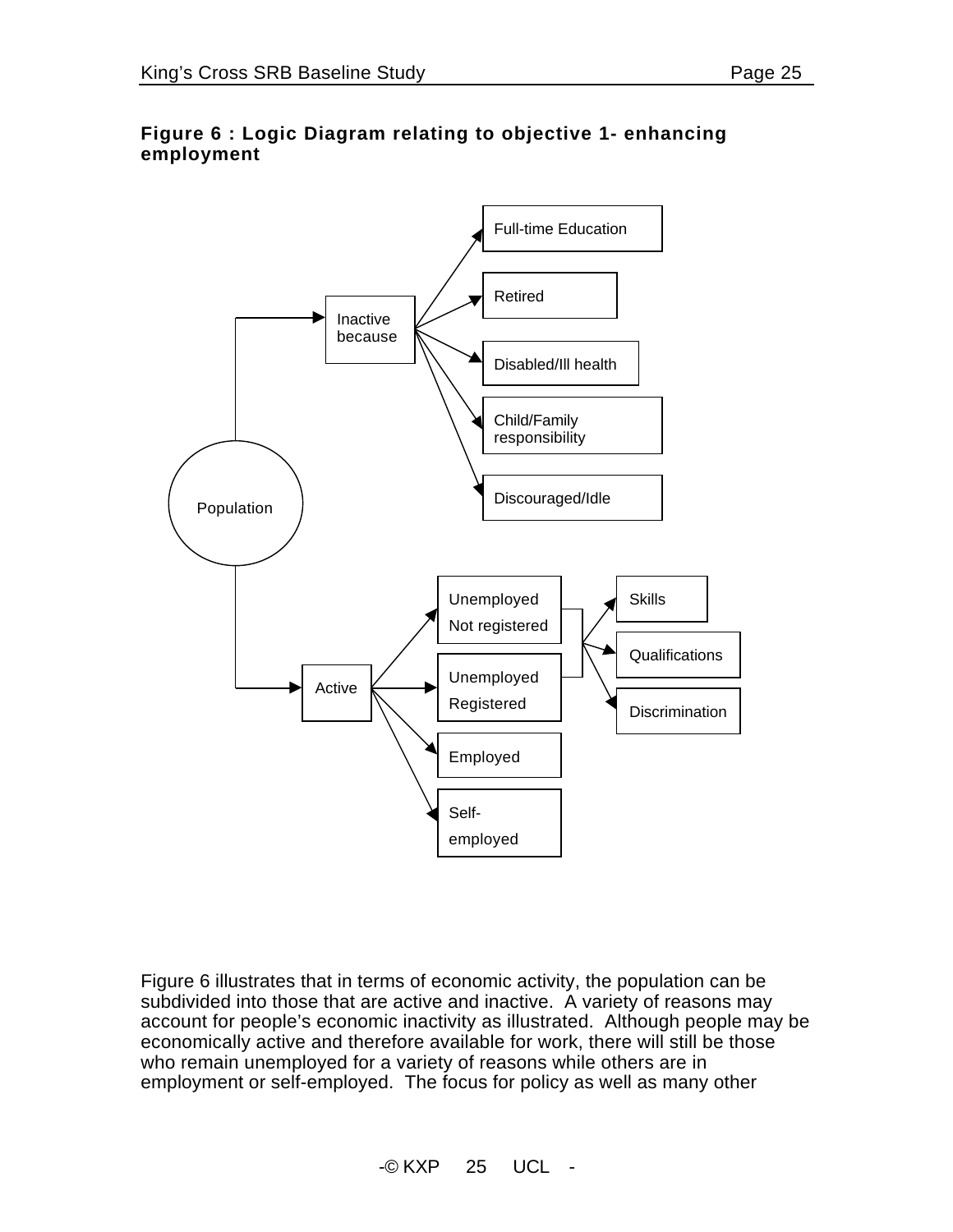regeneration studies has tended to concentrate on the registered unemployed at the expense of other groups.

#### **Figure 7 : Logic Diagram relating to objectives 2 and 3 sustainable economic growth, environment and infrastructure.**



The central objective to the regeneration programme in King's Cross is to reverse the economic decline of the area and to attract new investment by improving the environment, upgrading the transport system and tackling crime. The net effect of all these activities is that some existing firms will benefit from these improvements while others will lose out. As the place regenerates, it will attract more upmarket firms leading to rising rents, rates, tighter parking control and rising wages. These will exert a financial burden on those firms that have benefited from cheap space and low wages and may force these to contract,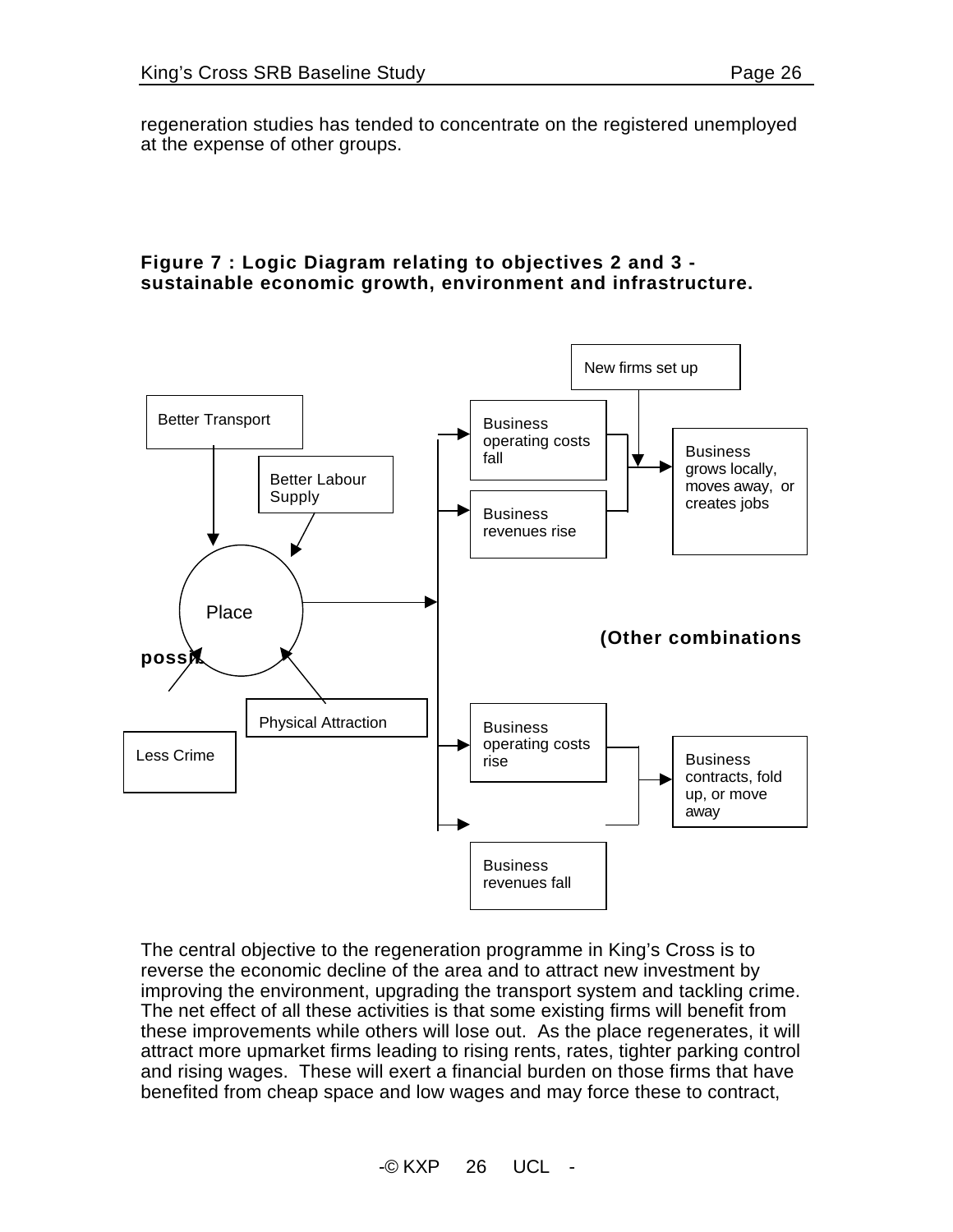fold up or relocate, while other firms survive, growing locally or moving away depending on whether they can compete in the new conditions of King's Cross.

# **5 Findings, Proposals, and priorities for action**

Our main finding from a quick initial study of the baseline for King's Cross is that the SRB bid was not based on any systematic analysis or account of the characteristics, the dynamics, the potential and the needs of the area in the mid-90s. It was based on an assembly of projects and desirable policies with relatively little research backup. Furthermore the research backup material based on the 1991 census and other available data which was prepared when the Partnership started work seems not to have been much disseminated or used.

Based on a detailed analysis of several logic diagrams (see section 4 for a few examples) each relating to one or more strategic objective, a set of baseline indicators are proposed to supplement those output measures proposed by the DETR for the monitoring and evaluation of SRB projects. The strong interrelationships between the strategic objectives and outcomes means that some indicators are likely to be used as measures for more than one objective. Instead of linking indicators to specific objectives with the risk of repetition, we have opted to present these in sets linked to broad themes, though they have been discussed objective-by-objective in the main text.

| <b>TOPIC</b>                | DATA REQUIREMENTS                                                                                                                                                                                                                                                                                                                  | SOURCES OF INFORMATION                                                                                                                                                                       |
|-----------------------------|------------------------------------------------------------------------------------------------------------------------------------------------------------------------------------------------------------------------------------------------------------------------------------------------------------------------------------|----------------------------------------------------------------------------------------------------------------------------------------------------------------------------------------------|
| Demography                  | Population level and ethnic and<br>gender mix, household structure,<br>age groups                                                                                                                                                                                                                                                  | Although of limited present<br>currency, 1991 census data<br>forms the core of most<br>baseline data supplemented<br>by local authority information,<br>field surveys and mover<br>tracking. |
| <b>Education and Skills</b> | National KS1-KS4 attainment,<br>GCSEs, number of school-going<br>children, number of schools, staff<br>turnover, literacy and numeracy<br>scores, pupil mobility, eligibility for<br>free school meals, exclusions,<br>attendance, pupil<br>dissatisfaction, further or higher<br>education, skills training, Adult<br>experiences | Census data, Education<br>authority, job centre, ONS,<br>Tracks towards employment<br>augmented by field surveys.                                                                            |

|  |  |  | Table 2: Proposed baseline indicators |
|--|--|--|---------------------------------------|
|--|--|--|---------------------------------------|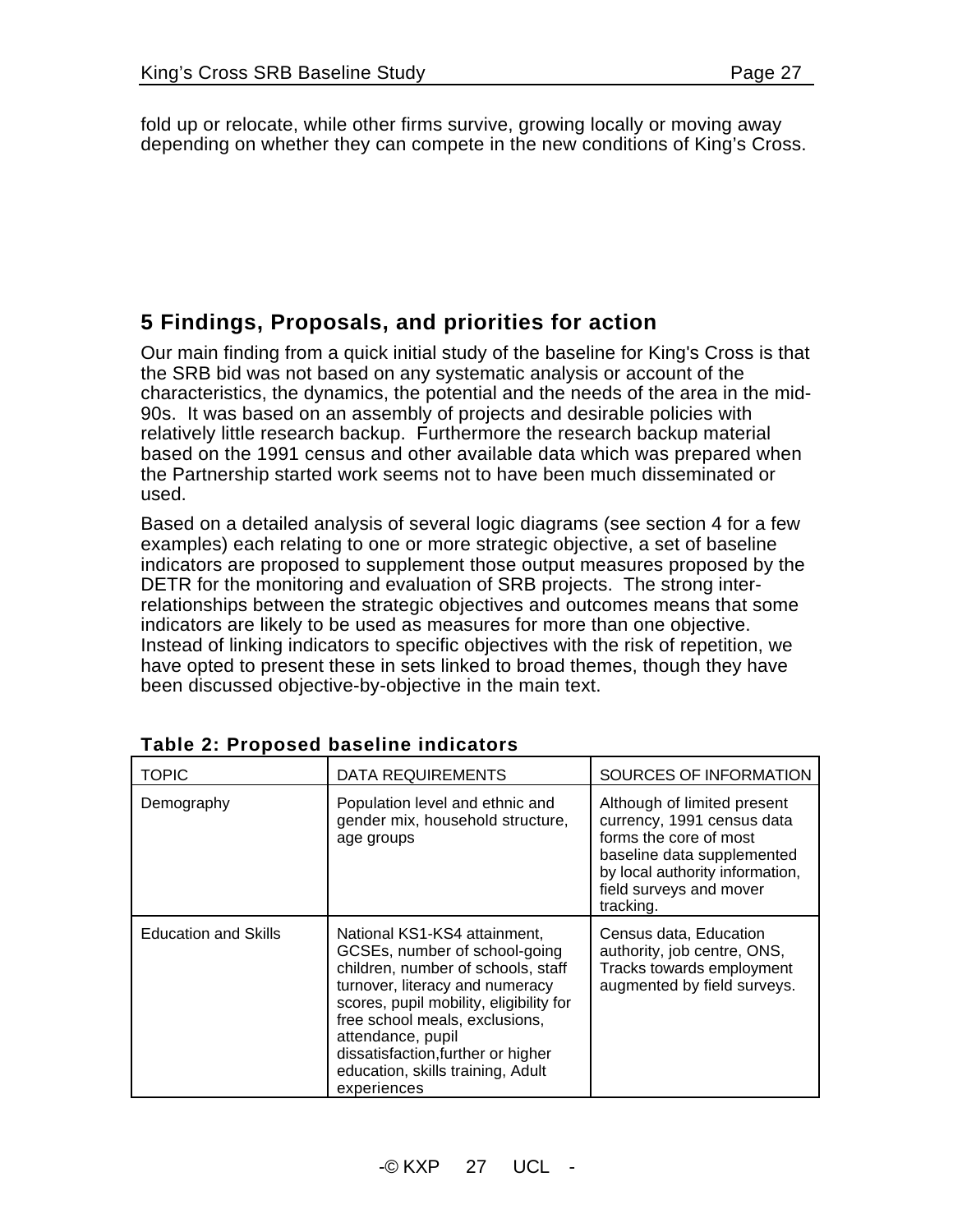| Housing | Tenure, internal facilities,<br>overcrowding, state of repair, rent<br>levels, arrears, waiting list, transfer<br>requests, council tax, housing<br>benefit, council tax rebates, house<br>prices, mortgage rates, house<br>sales, period of residence,<br>homeless people | Census data, local authority<br>housing, valuation and<br>planning offices, DSS,<br>housing associations, estate<br>agents, visual field surveys,<br>direct surveys of households,<br>homeless people, charities. |
|---------|----------------------------------------------------------------------------------------------------------------------------------------------------------------------------------------------------------------------------------------------------------------------------|-------------------------------------------------------------------------------------------------------------------------------------------------------------------------------------------------------------------|
|---------|----------------------------------------------------------------------------------------------------------------------------------------------------------------------------------------------------------------------------------------------------------------------------|-------------------------------------------------------------------------------------------------------------------------------------------------------------------------------------------------------------------|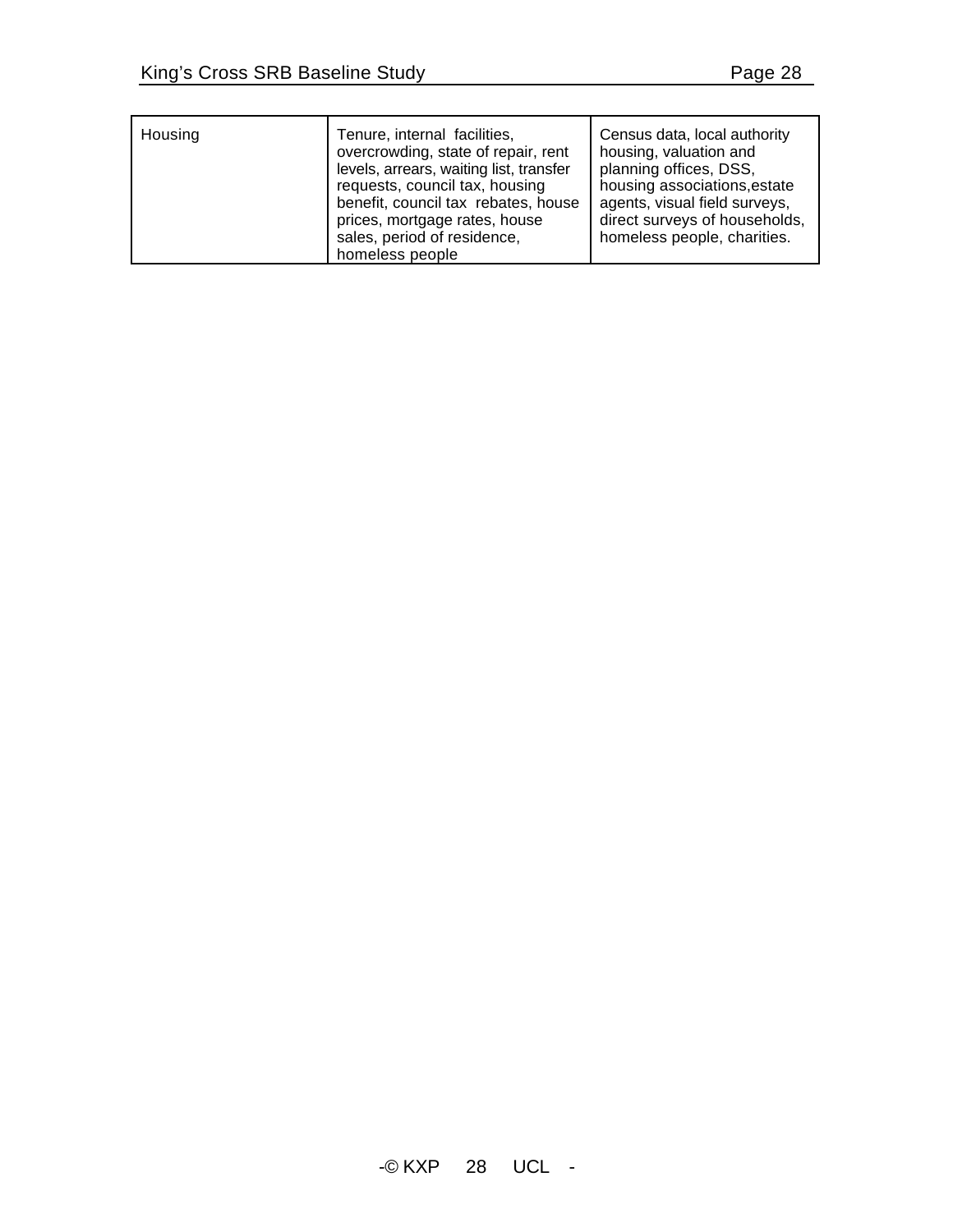| Employment             | Un/employment, self-employment<br>levels by occupation, industry<br>sector, gender, ethnicity and age,<br>duration, skills and qualifications,<br>job interviews, job change per<br>capita                                                                                                                                                                                                                                           | YellowPoint data will provide<br>geographically referenced<br>information about the number<br>of businesses in the SRB<br>area, their sector codes and<br>employee numbers. Others<br>are NOMIS, job centre and<br>organisations such as Tracks<br>towards employment, Centa<br>etc. These data sources will<br>be augmented with local<br>business and community<br>surveys. |
|------------------------|--------------------------------------------------------------------------------------------------------------------------------------------------------------------------------------------------------------------------------------------------------------------------------------------------------------------------------------------------------------------------------------------------------------------------------------|-------------------------------------------------------------------------------------------------------------------------------------------------------------------------------------------------------------------------------------------------------------------------------------------------------------------------------------------------------------------------------|
| Deprivation            | Levels of income, benefit status,<br>material possessions, Infant<br>mortality rates, TB notifications                                                                                                                                                                                                                                                                                                                               | Local authority data on<br>housing benefit, school meals<br>and household surveys.                                                                                                                                                                                                                                                                                            |
| Amenity                | The emphasis here is to collect data<br>on the environment (including<br>crime statistics, noise complaints),<br>insurance premiums, health,<br>welfare, educational and leisure<br>facilities, community organisations,<br>health care, subjective perceptions<br>of the area (residents, workforce,<br>travellers, business)                                                                                                       | Local health and educational<br>authorities, metropolitan<br>police, local pollution surveys,<br>visual observations, field<br>surveys, focus groups.<br>Secondary sources for news<br>from outside.                                                                                                                                                                          |
| Transport              | The focus will be on internal<br>circulation, accessibility and<br>through traffic. Traffic volumes,<br>parking space and the effect of all<br>this on pedestrians, cyclists, travel<br>patterns and safety.                                                                                                                                                                                                                         | Local authority, Highway<br>Authority, road maps, local bus<br>and rail timetables, field<br>surveys, observation and<br>walking about.                                                                                                                                                                                                                                       |
| Local economy/Business | Number and sector of companies,<br>location of control functions, date<br>of establishment, trade partners,<br>investment, turnover, retail floor<br>space, accessibility to credit,<br>number of employees, labour<br>needs, intensity of use, vacancy<br>rates, property demand and take up<br>levels, rental and property capital<br>values, yield, change of use, VAT<br>contributions, registrations, and de-<br>registrations. | YellowPoint data, NOMIS,<br>Hillier Parker's periodic<br>surveys, Management<br>Horizons, DTI, LCCI, ONS, HM<br>Customs and Excise, job<br>centres, FOCUS, URPI Group,<br>GOAD plans, OS maps,<br><b>Estates Gazette, Property</b><br>Week, Local authority<br>valuation and planning office,<br>estate agents, visual field<br>surveys, direct surveys of firms              |

## **Table 2 Continued**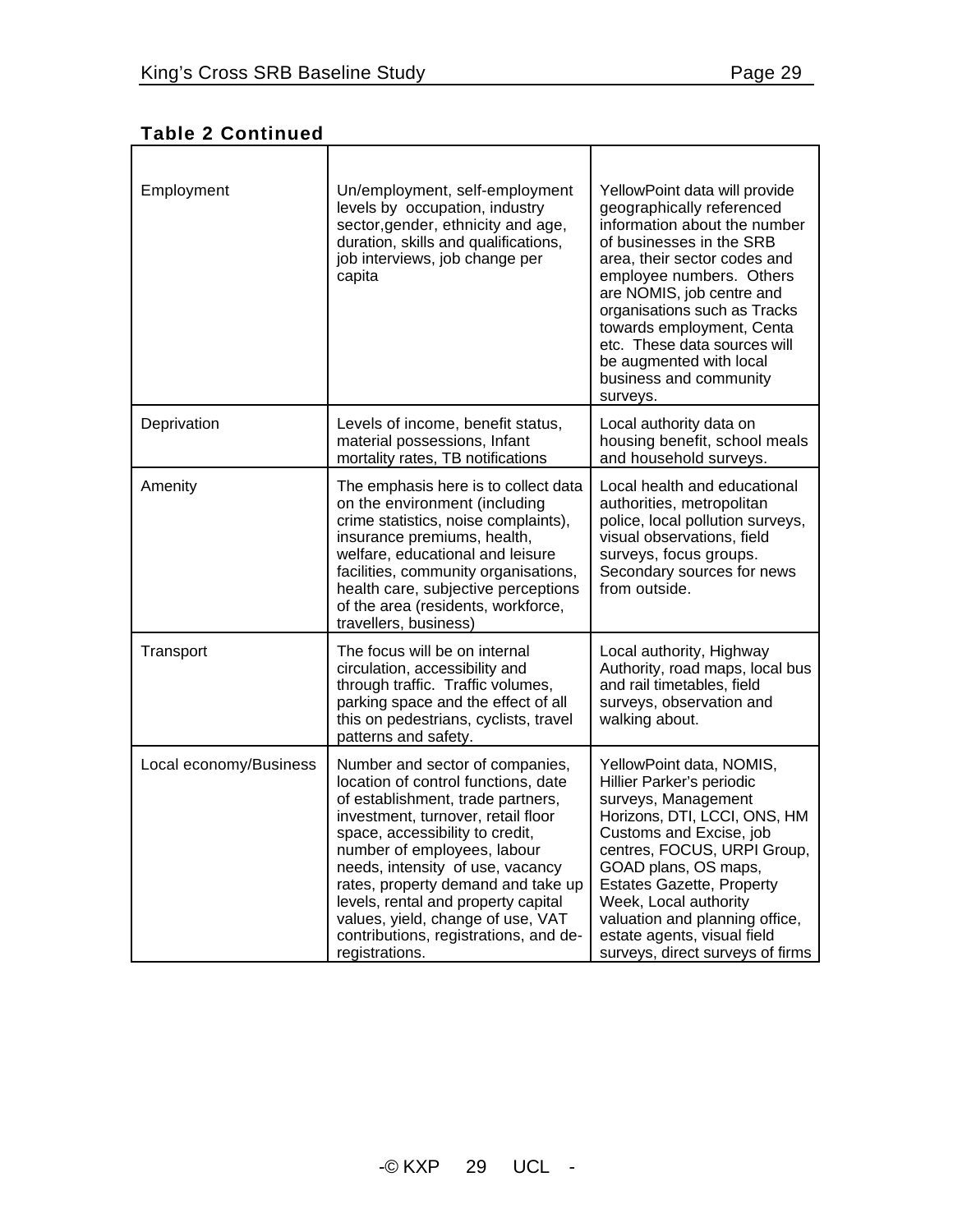## **5.1 Priorities for action**

In our judgement it would be a waste of the resources available to go to the great length necessary to build the baseline picture for 1995/6 when the Partnership started work. Only on a very few variables do we consider that data would be readily available. Otherwise elaborate and costly retrospective surveys would be required and with limited chances of success.

On the other hand the lack of any integrated account of local conditions in the early 90s is a very serious gap, making it almost impossible to evaluate how conditions have changed and limiting our understanding of the extent to which this project links up to the past. Accordingly we propose to pursue the following priorities in the coming months:

1. To write a short account of social, business and environmental conditions in the scheme in the early 90s, drawing on data already available in the baseline, other census, official and research data.

Otherwise, to stick to our original workplan which provides for:

- 2. meetings with key actors in the public, private and voluntary sectors, from December 1999 to March 2000. This process will generate some new information to extend and enrich the 1999/2000 baseline.
- 3. preparing for survey work we shall be doing in the spring and summer of 2000. Within this we plan to prioritise:
	- (a) Households and what they can tell us about their economic and social position, housing and employment experiences and needs;
	- (b) enterprises (including businesses, public and non-profit employers) in the area, and what we can learn from them about their experiences, especially their labour market practices and their property and propertymarket experience; and
	- (c) schools and what we can learn from them and their members.

We are thus proposing not to prioritise separate studies either of crime/policing or of environmental/design conditions. Evidence on the impact of crime, fear of crime, environmental and urban conditions will, however, be sought in both the household and employer surveys. The discussion in this report, is a guide to our expectations and priorities for this work.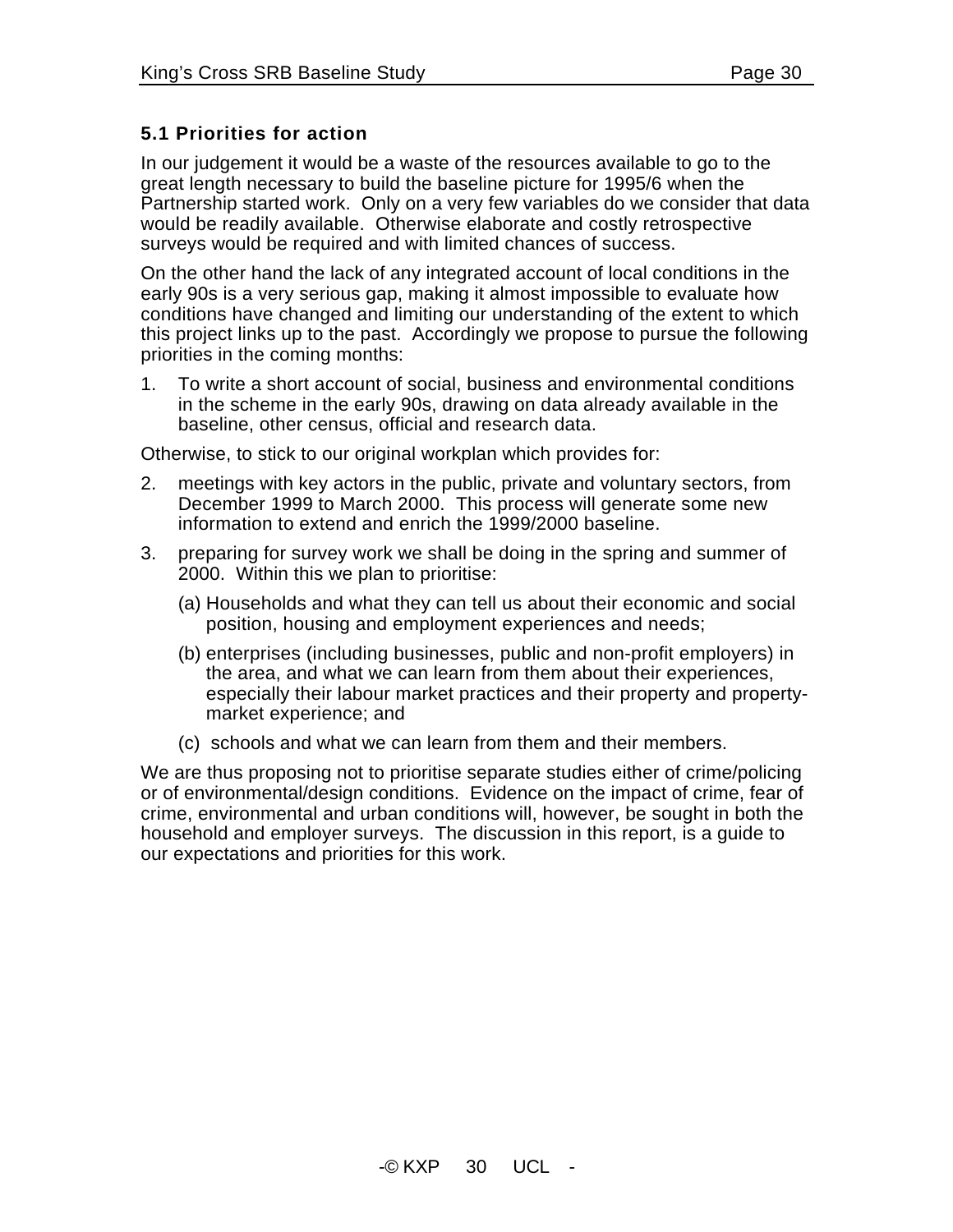## **References**

**A Community Vision**, 1995. Thames Gateway London Community Network and Docklands Forum.

**Blonk, W. A. G.** (Ed.), 1979. Transport and Regional Development : An International Handbook. Saxon House, Aldershot.

**Brownill, S and Darke, J**., 1998. 'Rich Mix' – Inclusive strategies for urban regeneration. The Policy Press and the Joseph Rowntree Foundation.

**Bruton, M. J.,** 1984. (Ed.), The Spirit and Purpose of Planning, Second Edition. Hutchinson, London.

**Chalmers, L***.* 1997. King's Cross : Past, Present and Future. . pp.13-17.

Vision for London.

**Chatterton, P***.* 1999*.* Urban and Regional Regeneration Bulletin. Website http://curdsweb1.ncl.ac.uk/urb/default.asp Dated 15 October 1999.

**DETR,** 1998a. SRB Challenge Fund Guidance Manual. London.

**DETR,** 1998b. Sustainability Counts – A Consultation paper on a set of 'headline' indicators of sustainable development*.*

**Cooper, B.,** 1984. Transport Planning, in Bruton (1984), pp.151-169.

**Edwards, M.,** (1998) 'Impact and cost benefit analysis' in Urban Regeneration: evaluation as a tool for policy development Eds. S. Aaronovitch and T. Agethangelou. London, Local Economic Policy Unit (LEPU) of South Bank University,

**Gillborn, D. and Gipps, C.,** 1996. Recent Research on the Achievements of Ethnic Minority Pupils. London, HMSO

**Loftman, P. and Beazley, M.,** 1998. Race and Regeneration : A review of the SRB Challenge Fund, London.

Mac an Ghaill, M., 1999. Ethnicity, Social class and schooling. Philip Allan Updates Conferences. A-Level Sociology Conference held in Westminster Central Hall, London, on Wednesday 1 December 1999.

**Ofsted,** 1999. Raising the attainment of minority ethnic pupils. London : Central Office for Information.

**Pacione, M.** 1990. Urban Problems : An applied Urban Analysis. Routledge, London.

**Robson, B. et al.,** 1994. Assessing the Impact of Urban Policy. Inner Cities Research Programme, HMSO, London.

**Parkes, M.** 1990. King's Cross Railway Lands. King's Cross Railway Lands Group.

**Sammons, P. and Taggart, B.** 1998. Making Belfast Work : Raising School Standards – An evaluation Report prepared for the Belfast Education Library Board, London ISEIC, Institute of Education University of London.